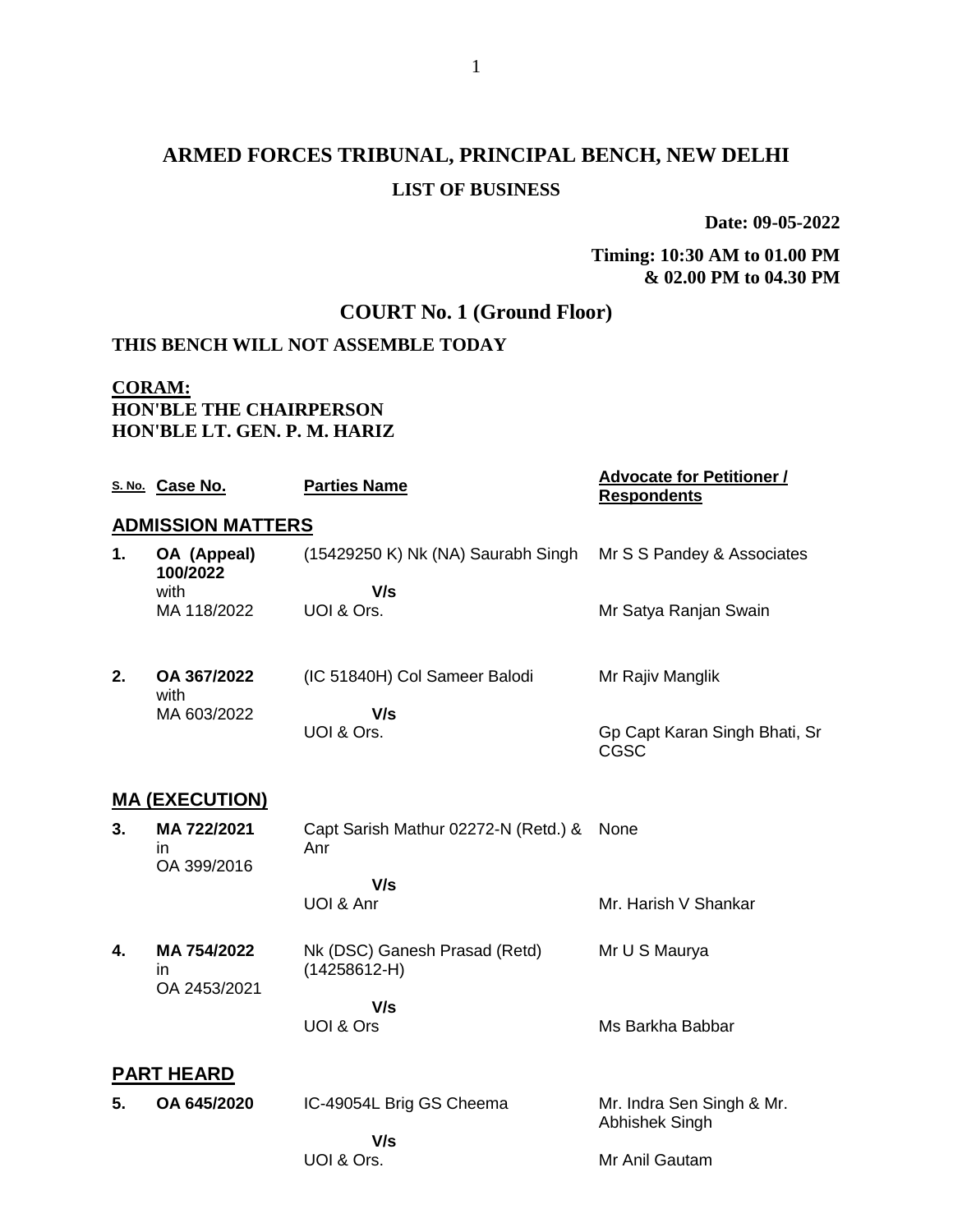| 6. | OA 1335/2020   | Col Vikram Chauhan (IC-53144K) | Mr Indra Sen Singh & Mr |
|----|----------------|--------------------------------|-------------------------|
|    | with           |                                | Abhishek Singh          |
|    | MA 1589/2020 & | V/s                            |                         |
|    | 2605/2021      | UOI & Ors.                     | Mr. Harish V Shankar    |

## **Pleadings Not Complete**

| 7. | OA 2685/2021<br>with<br>MA 2839/2021 | Sub Abhay Kishore Dwivedi (Retd) (JC Mr Manoj Kr Gupta<br>762182)<br>V/s |                                       |
|----|--------------------------------------|--------------------------------------------------------------------------|---------------------------------------|
|    |                                      | UOI & Ors.                                                               | Mr Arvind Kumar                       |
| 8. | OA 288/2022                          | Lt Col Amita Rai (MR 08273X)                                             | Mr S S Pandey & Associates            |
|    |                                      | V/s<br>UOI & Ors.                                                        | Gp Capt Karan Singh Bhati, Sr<br>CGSC |
| 9. | OA 565/2022                          | Ex LS(GW) Pradip Kumar (224688-F)<br>V/s                                 | Mr Ved Prakash & Devendra<br>Kumar    |
|    |                                      | UOI & Ors.                                                               | Mr Anil Gautam Sr, CGSC               |

## **Pleadings Complete**

| 10. | OA 703/2020<br>with<br>MA 833/2020 &<br>1065/2022 | Wg Cdr Kunal Kumra (Retd) (27958H)<br>F(P)<br>V/s<br>UOI & Ors. | Mr Ajit Kakkar, Ms Madhuri Koli<br>and Alpana Yadav<br>Mr. Anil Gautam |
|-----|---------------------------------------------------|-----------------------------------------------------------------|------------------------------------------------------------------------|
| 11. | OA 64/2022                                        | <b>Sgt Sujeet (No 784067)</b>                                   | Mr Manoj Kr Gupta                                                      |
|     |                                                   | V/s<br>UOI & Ors.                                               | Mr Rajesh Kumar Das                                                    |

### **FOR FINAL HEARING**

| 12. | OA 179/2016         | Maj Vibha Singh      | Mr S S Pandey                 |
|-----|---------------------|----------------------|-------------------------------|
|     |                     | V/s<br>UOI & Ors.    | Mr Prabodh Kumar              |
| 13. | OA 469/2017         | Wg Cdr Anuma Acharya | Mr S S Pandey                 |
|     |                     | V/s<br>UOI & Ors.    | Mr. Hrish V Shankar           |
| 14. | OA 712/2017<br>with | Hav B Mondal         | Ms. Archana Ramesh            |
|     | MA 590/2017         | V/s<br>UOI & Ors.    | Dr. Vijendra Singh Mahandiyan |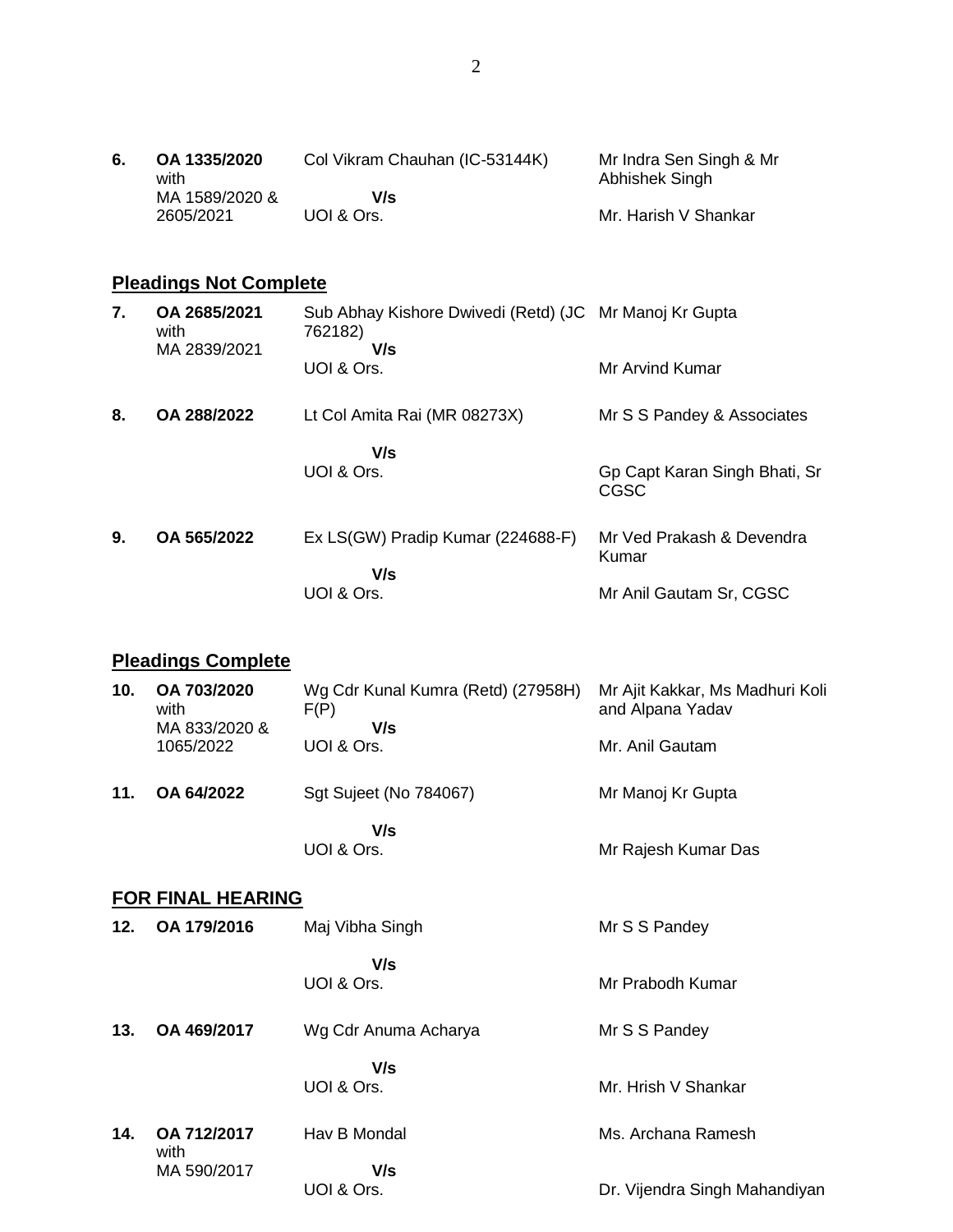| 15. | OA (Appeal)<br>812/2020          | 15790410N Ex Sep Pradeep Singh<br>Kushwah | Mr Ajit Kakkar                        |  |  |
|-----|----------------------------------|-------------------------------------------|---------------------------------------|--|--|
|     |                                  | V/s<br>UOI & Ors.                         | Mr. Anil Kumar Gautam                 |  |  |
| 16. | OA (Appeal)<br>618/2021          | Ex Maj J S Duggal (IC-71216 L)            | Mr Rajiv Manglik & Mr Romil<br>Pathak |  |  |
|     |                                  | V/s<br>UOI & Ors.                         | Mr Anil Gautam                        |  |  |
|     | <b>MATTERS FROM REGULAR LIST</b> |                                           |                                       |  |  |

| 17. | OA 278/2017          | Ex Lt Col Devendra Singh Negi        | Mr. I S Singh & Abhishek Singh          |
|-----|----------------------|--------------------------------------|-----------------------------------------|
|     |                      | V/s<br>UOI & Ors.                    | None                                    |
| 18. | OA 1554/2017<br>with | IC-48117W Lt Col Girish J Lal (Retd) | Mr Rajiv Manglik                        |
|     | MA 1153/2017         | V/s<br>UOI & Ors.                    | Mr. Anil Gautam                         |
| 19. | OA 2060/2017         | Cdr Vishal Bhargava (41845-A)        | Mr. Ankur Chhibber                      |
|     |                      | V/s<br>UOI & Ors.                    | Dr Vijendra Mahndiyan                   |
| 20. | OA 2084/2017         | IC-51876F Col Vikas Singh            | Ms. Tinu Bajwa & Mr. Himanshu<br>Gautam |
|     |                      | V/s<br>UOI & Ors.                    | Mr. Anil Gautam                         |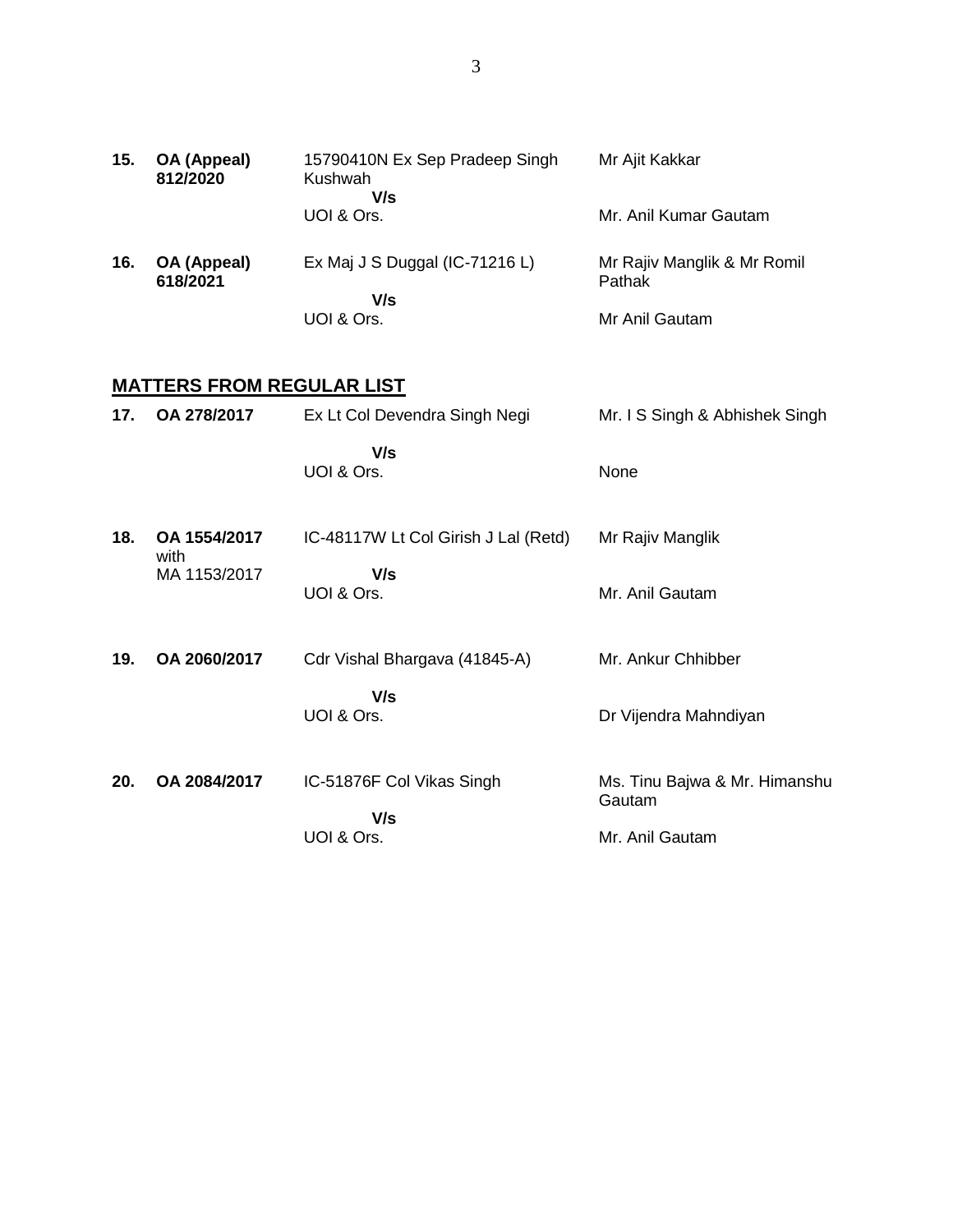**Date: 09-05-2022**

**Timing: 10:30 AM to 01.00 PM & 02.00 PM to 04.30 PM**

### **COURT No. 1 (Ground Floor)**

### **NOTIFICATION**

**It is hereby notified for information of all concerned that the following matters stand adjourned to 29-07-2022.**

|    | S. No. Case No.                      | <b>Parties Name</b>                                                 | <b>Advocate for Petitioner /</b><br><b>Respondents</b> |
|----|--------------------------------------|---------------------------------------------------------------------|--------------------------------------------------------|
|    | <b>Pleadings Not Complete</b>        |                                                                     |                                                        |
| 1. | OA 1788/2019                         | IC-52921P Col Manu Paruthi                                          | Mr. S S Pandey & Associates                            |
|    |                                      | V/s<br>UOI & Ors.                                                   | Mr. Neeraj, Sr. CGSC                                   |
| 2. | OA 1792/2019                         | Col Navjit Singh Grewal (IC 53353 F)                                | Mr SS Pandey & Associates                              |
|    |                                      | V/s<br>UOI & Ors.                                                   | Mr. Neeraj, Sr. CGSC                                   |
| 3. | OA 1793/2019                         | Lt Col Suvarthi Choudhuri (IC 53453<br>M)<br>V/s                    | Mr SS Pandey & Associates                              |
|    |                                      | UOI & Ors.                                                          | Mr Satya Ranjan Swain                                  |
| 4. | OA 1837/2019                         | IC-53427L Lt Col Harmeet Singh<br>Kapoor<br>V/s                     | Mr. S S Pandey & Associates                            |
|    |                                      | UOI & Ors.                                                          | Mr. Harish V Shankar                                   |
| 5. | OA 1979/2019<br>with                 | No. 4295461-P Ex Rect Sonu Kumar<br>Sah                             | Mr. Abhishek Kumar Choudhary                           |
|    | MA 2856/2019                         | V/s<br>UOI & Ors.                                                   | Mr. Neeraj, Sr. CGSC                                   |
| 6. | OA 116/2020<br>with<br>MA 134/2020 & | No 14651338F Hav (PA) Swatej Kumar Mr Indra Sen Singh And Mr<br>V/s | Abhishek Singh                                         |
|    | 2276/2020                            | UOI & Ors.                                                          | Ms. Jyotsna Kaushik                                    |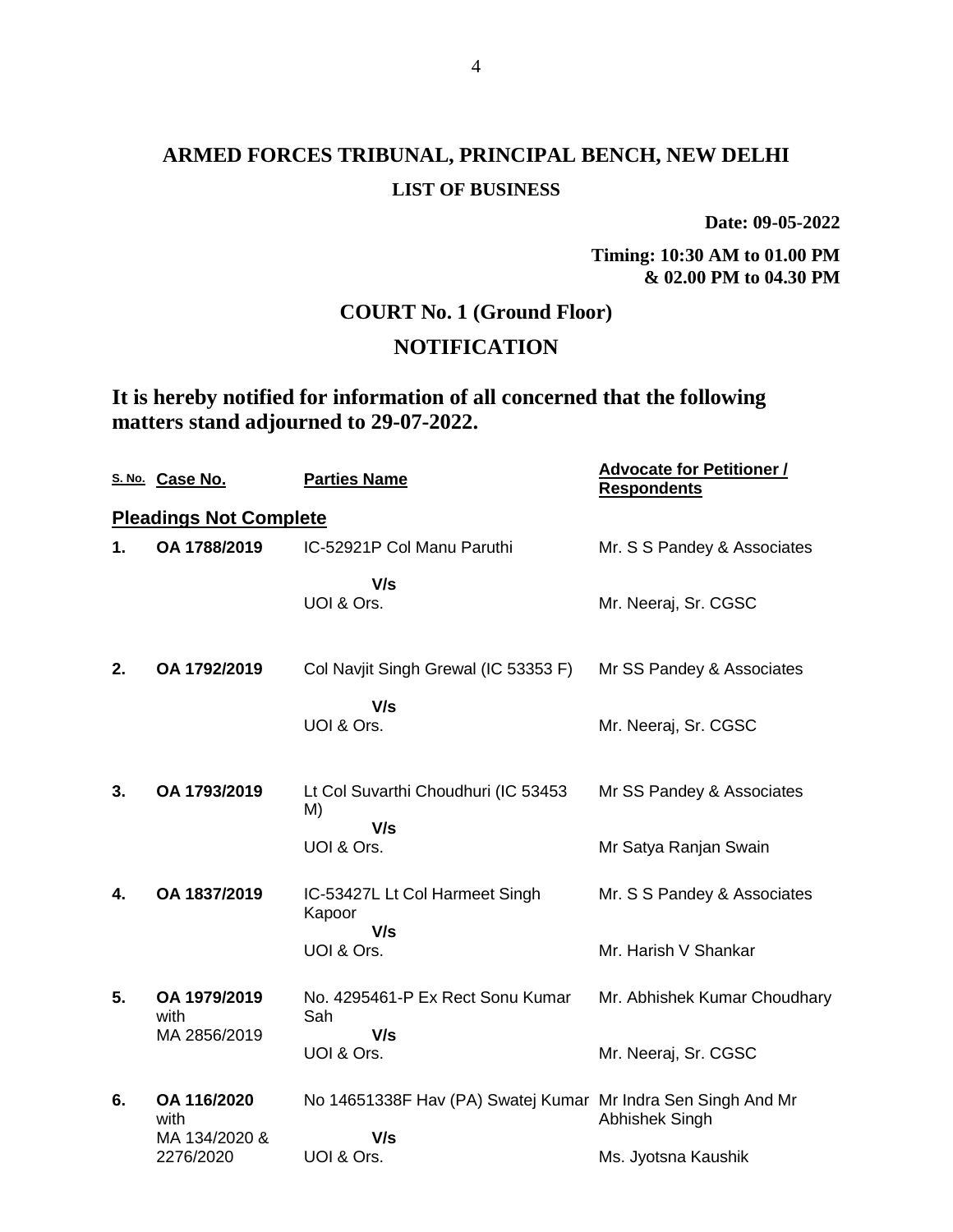**7. OA 287/2020** with MA 2889/2021 Hav Gorkha Ram Dhaka (No 14815912N)  **V/s** UOI & Ors. Mr Ankur Chhibber Dr Vijendra Singh Mahndiyan **8. OA 306/2020** with MA 396/2020 Lt Cdr Pramod Gajanan Palsule (Retd.) Ms. Archana Ramesh  **V/s** UOI & Ors. Dr. Vijendra Singh Mahndiyan **9. OA 308/2020** with MA 1307/2021 IC-44104F Col (TS) K Manoharan (CONVICT)  **V/s** UOI & Ors. Mr. Ajai Bhalla & Mr. Baljeet Singh Mr. Anil Gautam **10. OA 427/2020** Sep/DSC (GD) Omesh Kumar (No 3997822 X)  **V/s** UOI & Ors. Mr Manoj Kr Gupta Mr. Niranjana Dass **11. OA 609/2020** with MA 2874/2021 Cdr Ajay Kumar (51836H)  **V/s** UOI & Ors. Mr. Ajit Kakkar & Associates Mr. Harish V Shankar for R 1-2 **12. OA 874/2020** with MA 1742/2021 43035F Ex Lt Cdr Raghav Sharma  **V/s** UOI & Ors. Mr SS Pandey & Associates Gp Capt Karan Singh Bhati, Sr CGSC **13. OA 1065/2020** IC-63103N Lt.Col Suhel Singh Salaria  **V/s** UOI & Ors. Mr. S. S. Pandey & Associates Mr. Harish V Shankar **14. OA 1805/2020** with MA 1711/2021 Lt Col Suraj Mandal (IC-67073Y)  **V/s** UOI & Ors. Mr S S Pandey & Associates Mr V S Tomar for R-1 to R-3 **15. OA 46/2021** with MA 800/2021 Col Sudesh Razora (IC 54754 H)  **V/s** UOI & Ors. Mr Indra Sen Singh & Ms Kirtika Chhatwal Gp Capt Karan Singh Bhati, Sr CGSC for R 1-3, None for R-4 **16. OA 287/2021** with MA 1390/2021 Gp Capt Vinay Sareen (19395-B)  **V/s** UOI & Ors. Mr. Ankur Chhibber Gp Capt Karan Singh Bhati, Sr CGSC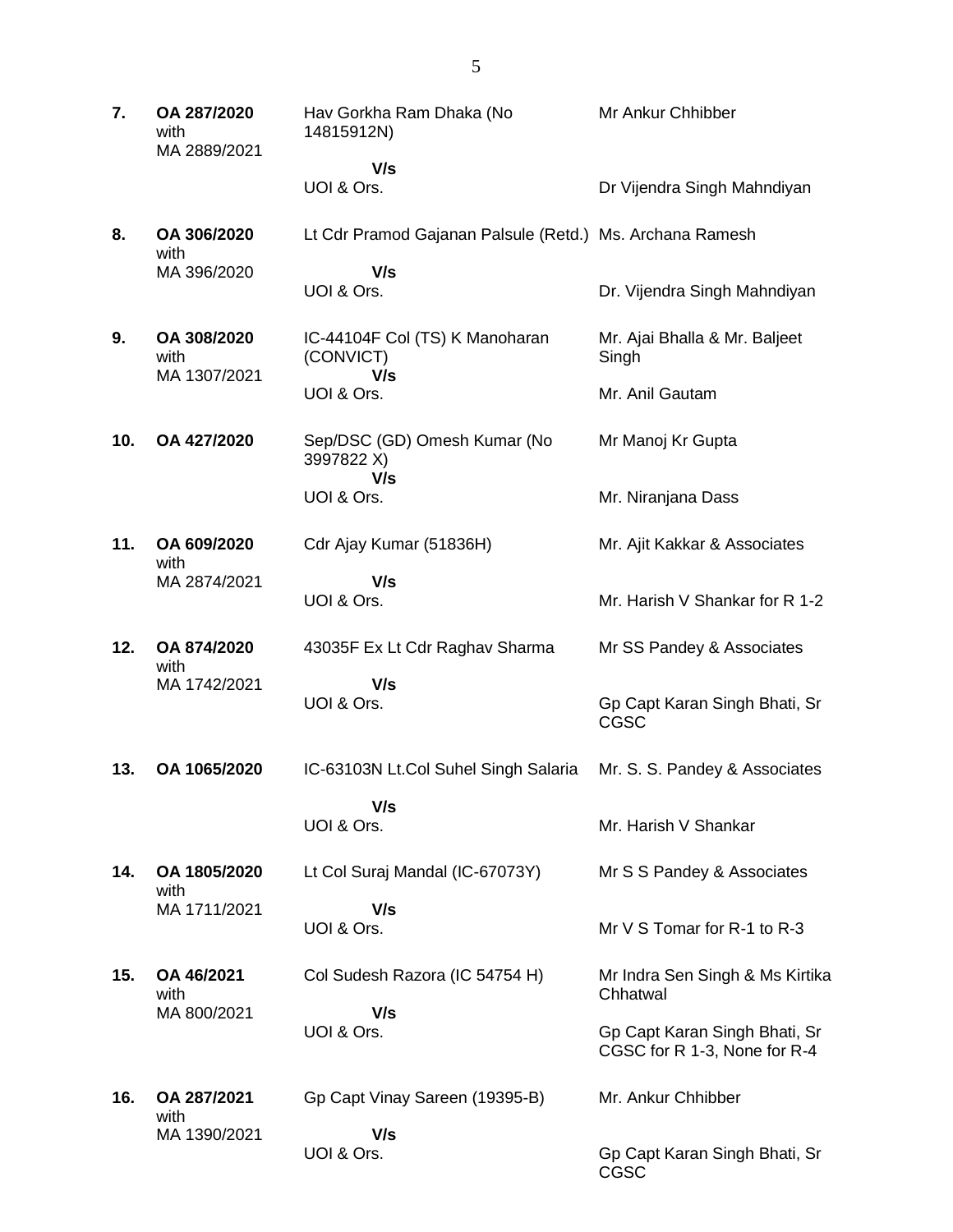| 17. | OA 1893/2021<br>with<br>MA 1896/2021 & | NK (GD) Chandrama Singh Yadav<br>(15172264 Y)<br>V/s    | Mr Vinay Pandey & Mr Virat<br>Anand Singh    |
|-----|----------------------------------------|---------------------------------------------------------|----------------------------------------------|
|     | 40/2022                                | UOI & Ors.                                              | Ms Jyotsana Kaushik                          |
| 18. | OA 1894/2021                           | Col Gaurinder Rana (IC-46415N)                          | Mr S S Pandey & Associates                   |
|     |                                        | V/s<br>UOI & Ors.                                       | Mr. S D Windlesh                             |
| 19. | OA 1895/2021                           | Col Ruchir K Vora (IC 46416W)                           | Mr S S Pandey & Associates                   |
|     |                                        | V/s<br>UOI & Ors.                                       | Mr Rajesh Kumar Das                          |
| 20. | OA 1896/2021                           | Col Dinesh Tanwar (IC 46339M)                           | Mr S S Pandey & Associates                   |
|     |                                        | V/s<br>UOI & Ors.                                       | Mr K K Tyagi                                 |
| 21. | OA 1898/2021                           | Ex Sub Yogendra Prasad (JC 522476-<br>P)                | Mr Ajit Kakkar & Associates                  |
|     |                                        | V/s<br>UOI & Ors.                                       | Mr. D K Sabat                                |
| 22. | OA 2330/2021                           | Lt Cdr Jagpal Arjun Singh Dewal<br>(Retd) (06320-N)     | Ms Pallavi Awasthi                           |
|     |                                        | V/s<br>UOI & Ors.                                       | Gp Capt Karan Singh Bhati Sr.<br><b>CGSC</b> |
| 23. | OA 2331/2021                           | Lt Cdr Siddhartha Jaitely (Retd)<br>$(05312-Y)$         | Ms Pallavi Awasthi                           |
|     |                                        | V/s<br>UOI & Ors.                                       | None                                         |
| 24. | OA 2332/2021                           | Lt Cdr Aju Das (Retd) (05407-N)                         | Ms Pallavi Awasthi                           |
|     |                                        | V/s                                                     |                                              |
|     |                                        | UOI & Ors.                                              | Mr Prabodh Kumar                             |
| 25. | OA 2333/2021                           | Lt Cdr Pradeep Kumar (Retd) (06093-<br>Y)<br>V/s        | Ms Pallavi Awasthi                           |
|     |                                        | UOI & Ors.                                              | None                                         |
| 26. | OA 2334/2021                           | Lt Cdr Joseph Vilangadan (Retd)<br>$(05958 - R)$<br>V/s | Ms Pallavi Awasthi                           |
|     |                                        | UOI & Ors.                                              | None                                         |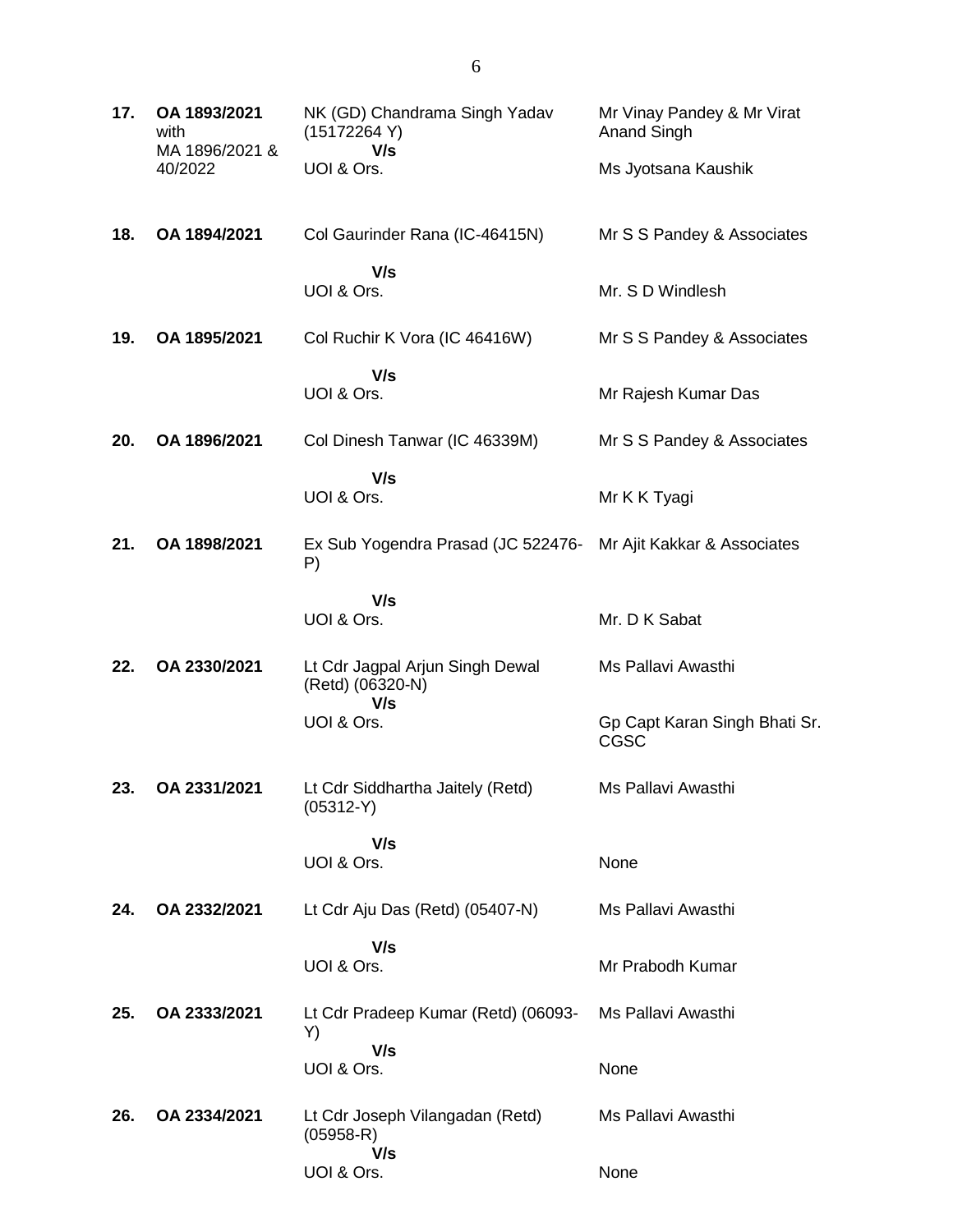| 27. | OA 2336/2021                         | Cdr Gautam Nath (Retd) (51498-R)                               | Mr S S Pandey & Assocaites                 |
|-----|--------------------------------------|----------------------------------------------------------------|--------------------------------------------|
|     |                                      | V/s<br>UOI & Ors.                                              | Mr. Anil Gautam                            |
| 28. | OA 2368/2021<br>with<br>MA 2486/2021 | Lt Neeraj Soni (Retd) (05497-T)<br>V/s<br>UOI & Ors.           | Mr Angsuman Ojha & Rohit<br>Pratap<br>None |
| 29. | OA 2370/2021<br>with<br>MA 2487/2021 | (06322 T) Lt Cdr Rohit Sharma (Retd)<br>& Ors.                 | Ms Pallavi Awasthi                         |
|     |                                      | V/s<br>UOI & Ors.                                              | None                                       |
| 30. | OA 2371/2021                         | Lt Cdr Subhrata Koley (Retd) (05969-<br>R)                     | Ms Pallavi Awasthi                         |
|     |                                      | V/s<br>UOI & Ors.                                              | None                                       |
| 31. | OA 2372/2021                         | Lt Cdr Jennifer Virginia J (Retd)<br>$(05765-A)$               | Ms Pallavi Awasthi                         |
|     |                                      | V/s<br>UOI & Ors.                                              | None                                       |
| 32. | OA 2373/2021<br>with<br>MA 2488/2021 | Cdr K Bhaskaran (Retd) (05496-R) &<br>Ors.                     | Ms Pallavi Awasthi                         |
|     |                                      | V/s<br>UOI & Ors.                                              | None                                       |
| 33. | OA 2374/2021<br>with                 | Lt Cdr Jijo Joseph Retd (52446W)                               | Ms Pallavi Awasthi                         |
|     | MA 877/2022                          | V/s<br>UOI & Ors.                                              | Ms Jyotsna Kaushik                         |
| 34. | OA 2375/2021                         | (52154 F) Lt Cdr Vikrant Kumar (Retd)                          | Ms Pallavi Awasthi                         |
|     |                                      | V/s<br>UOI & Ors.                                              | None                                       |
| 35. | OA 2376/2021                         | Lt Cdr Vivek Chaudhary (Retd) (05966- Ms Pallavi Awasthi<br>H) |                                            |
|     |                                      | V/s<br>UOI & Ors.                                              | None                                       |

7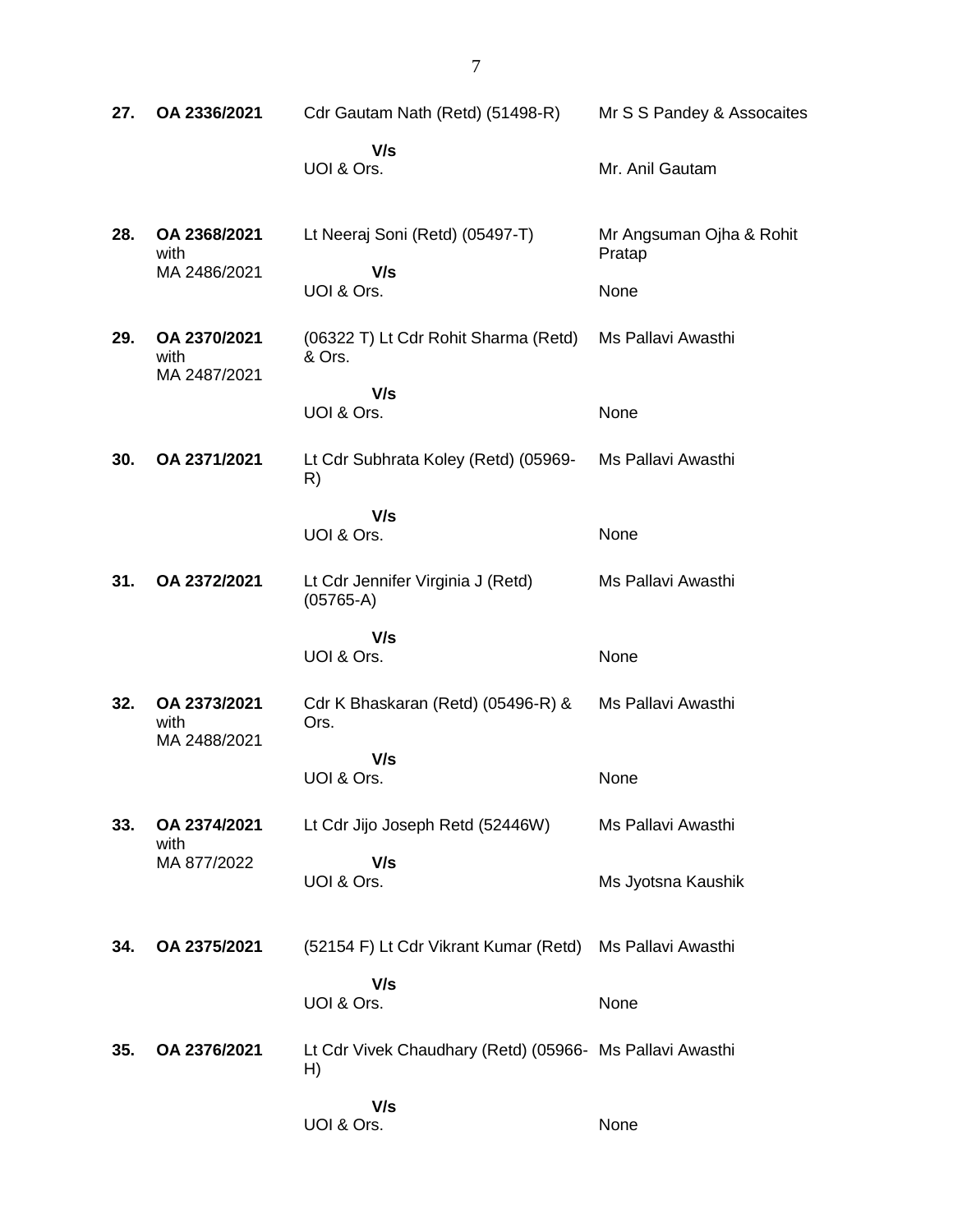| 36. | OA 2377/2021 | (06291 Y) Lt Cdr Abhinav Chaudhary<br>(Retd)                    | Mr Vivek Chhatre   |
|-----|--------------|-----------------------------------------------------------------|--------------------|
|     |              | V/s<br>UOI & Ors.                                               | None               |
| 37. | OA 2395/2021 | Lt Cdr K Senthil Kumar (Retd) (05498- Ms Pallavi Awasthi<br>W)  |                    |
|     |              | V/s<br>UOI & Ors.                                               | None               |
| 38. | OA 2396/2021 | Lt Cdr Umeshwar Rana (Retd) (06332- Mr Pallwai Awasthi<br>R)    |                    |
|     |              | V/s                                                             |                    |
|     |              | UOI & Ors.                                                      | None               |
| 39. | OA 2397/2021 | Lt Cdr Suneesh PP (Retd) (05775-Z)                              | Ms Pallavi Awasthi |
|     |              | V/s<br>UOI & Ors.                                               | None               |
| 40. | OA 2398/2021 | Lt Cdr Shrikanth D Vadlamani (06314-<br>Z) (Retd) & Ors.<br>V/s | Ms Pallavi Awasthi |
|     |              | UOI & Ors.                                                      | None               |
| 41. | OA 2399/2021 | Lt Cdr Ashutosh Chaturvedi (Retd)<br>$(05776-A)$                | Ms Pallavi Awasthi |
|     |              | V/s<br>UOI & Ors.                                               | Mr. J S Rawat      |
| 42. | OA 2400/2021 | (05304 B) Lt Cdr Gaurav Mishra (Retd) Ms Pallavi Awasthi        |                    |
|     |              | V/s                                                             |                    |
|     |              | UOI & Ors.                                                      | None               |
| 43. | OA 2401/2021 | (06537 F) Lt Cdr Mithun Eknath<br>Gawade (Retd)                 | Ms Pallavi Awasthi |
|     |              | V/s<br>UOI & Ors.                                               | None               |
| 44. | OA 2402/2021 | (42242 B) Cdr Bhagyashri Sawant<br>(Retd)                       | Ms Pallavi Awasthi |
|     |              | V/s<br>UOI & Ors.                                               | Mr Shyam Narayan   |
|     |              |                                                                 |                    |
| 45. | OA 2405/2021 | IC-45863N Col Vikas Rana (Retd)                                 | Mr Rajesh Nandal   |
|     |              | V/s<br>UOI & Ors.                                               | Mr Arvind Patel    |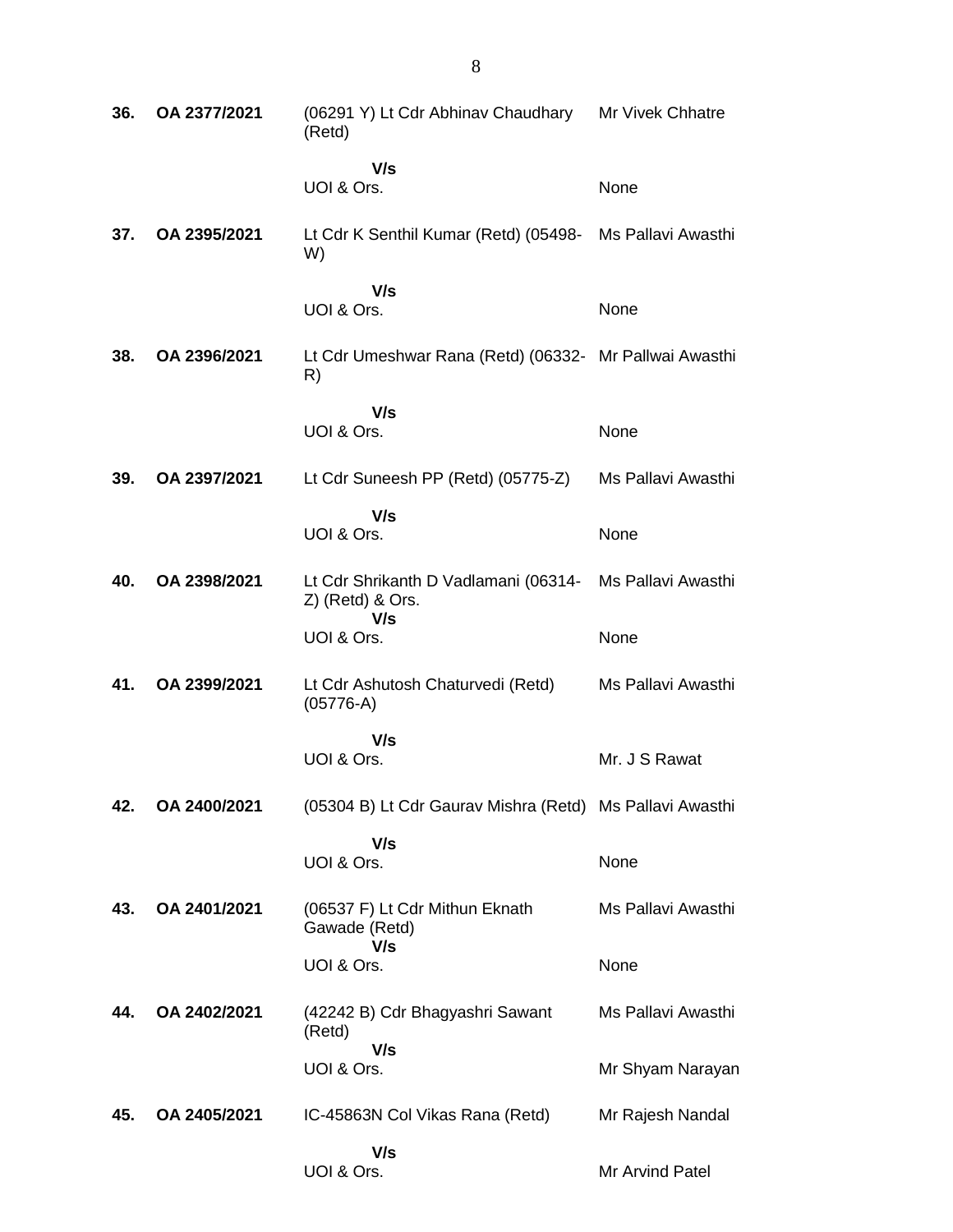| 46. | OA 2419/2021<br>with      | Lt Cdr George Mathew (42461 A)                            | Mr Bharat Singh              |
|-----|---------------------------|-----------------------------------------------------------|------------------------------|
|     | MA 2528/2021              | V/s<br>UOI & Ors.                                         | None                         |
| 47. | OA 2868/2021              | Lt Col Vikram (Retd) (IC 61034K)                          | Mr S S Pandey & Associates   |
|     |                           | V/s<br>UOI & Ors.                                         | Mr. Rajeev Kumar             |
| 48. | OA 218/2022               | Ex Lt Cdr Sivapriyan Sivakedassou<br>(06763 W)            | Mr S S Pandey & Associates   |
|     |                           | V/s<br>UOI & Ors.                                         | None                         |
| 49. | OA 219/2022               | Cdr Vikas Sood (Retd) (No 41834 A)                        | Mr SS Pandey & Associates    |
|     |                           | V/s<br>UOI & Ors.                                         | Mr. Rajeev Kumar             |
| 50. | OA 220/2022               | Sgt Sarad Srivastava (Retd) (No<br>764673 R)<br>V/s       | Mr Raj Kumar                 |
|     |                           | UOI & Ors.                                                | Mr. Prabodh Kumar            |
| 51. | OA 221/2022<br>with       | Sub Vijay Kumar (Retd) (JC 757986)                        | Mr Manoj Kumar Gupta         |
|     | MA 321/2022               | V/s<br>UOI & Ors.                                         | Dr. Vijendra Singh Mahndiyan |
| 52. | OA 287/2022               | SS-45370M Maj Juhee Baruah                                | Mr S S Pandey & Associates   |
|     |                           | V/s<br>UOI & Ors.                                         | Mr Rajesh Kumar Das, Sr CGSC |
| 53  | OA 300/2022               | SS-44983A Maj Aji P Mathew                                | Mr S S Pandey & Associates   |
|     |                           | V/s<br>UOI & Ors.                                         | Ms. Barkha Babbar            |
|     | <b>Pleadings Complete</b> |                                                           |                              |
| 54. | OA 27/2019                | EX JC-118530 Sub Jaya Krishna Hota Mr. IS Yadav<br>& Ors. |                              |
|     |                           | V/s<br>UOI & Ors.                                         | Mr. Shyam Narayan            |
| 55. | OA 1398/2019              | Nb Sub Muralidharan B (JC 768203 P)                       | Mr Ajit Kakkar & Associates  |
|     |                           | V/s<br>UOI & Ors.                                         | Mr. Anil Gautam              |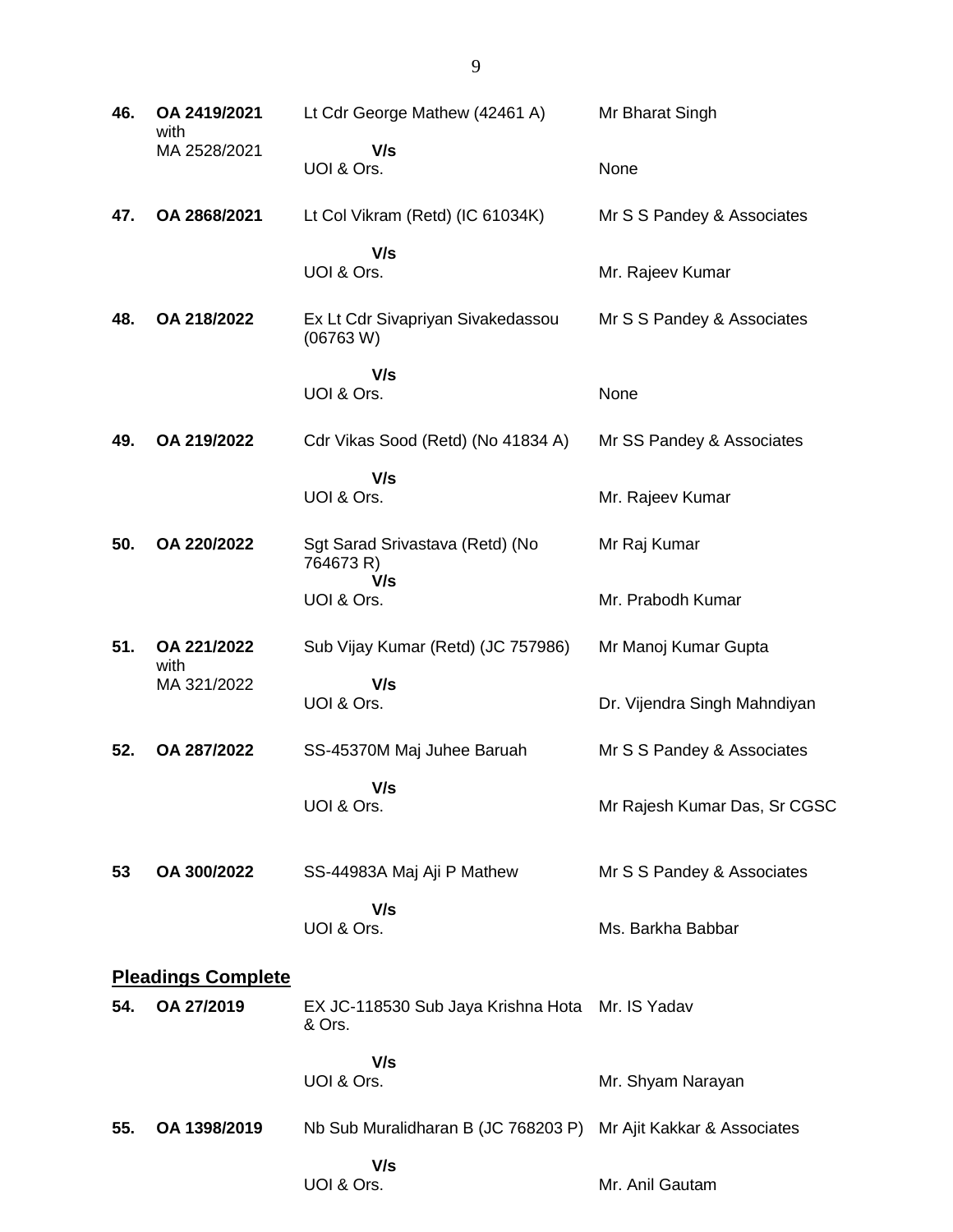| 56. | OA 1423/2019             | Sgt Shahid Eqwal (No 905532 T)                                 | Mr Ankur Chhibber             |
|-----|--------------------------|----------------------------------------------------------------|-------------------------------|
|     |                          | V/s<br>UOI & Ors.                                              | Mr Neeraj, Sr CGSC            |
| 57. | OA 1732/2019             | Ex LAC Ayodhya Kumar (917510-H)                                | Mr. Ajit Kakkar               |
|     | with<br>MA 2656/2019     | V/s<br>UOI & Ors.                                              | Dr. Vijendra Singh Mahndiyan  |
| 58. | OA 1789/2019             | IC-53294A Col Pradeep Bist SM                                  | Mr. SS Pandey & Associates    |
|     |                          | V/s<br>UOI & Ors.                                              | Mr. Arvind Patel              |
| 59. | OA 2080/2019             | No 10228056K Hav/DSC Satish<br>Dekapurwar                      | Mr US Maurya                  |
|     |                          | V/s<br>UOI & Ors.                                              | Mr V S Tomar                  |
| 60. | OA 96/2020               | IC-43306W Brig Jagdeep Singh                                   | Mr. Rajiv Manglik             |
|     |                          | V/s<br>UOI & Ors.                                              | Mr. Harish V Shankar          |
| 61. | OA 415/2020<br>with      | Hav Borate Tanaji Sopan (1587972-A) Ms. Archana Ramesh         |                               |
|     | MA 520/2020              | V/s<br>UOI & Ors.                                              | Mr Arvind Patel               |
| 62. | OA 744/2020<br>with      | Ex Rect Sanwaliya (No. 15517825W) Mr. Mohan Kumar & Associates |                               |
|     | MA 875/2020              | V/s<br>UOI & Ors.                                              | Mr. K K Tyagi                 |
| 63. | OA 904/2020              | LAC Manjit Antil (947338-K)                                    | Mr. B P Vaishnav & Associates |
|     |                          | V/s<br>UOI & Ors.                                              | Dr Vijendra Singh Mahndiyan   |
|     | <b>FOR FINAL HEARING</b> |                                                                |                               |
| 64. | OA 947/2016              | Capt Rajesh Kawatra                                            | Mr. S S Pandey                |
|     |                          | V/s<br>UOI & Ors.                                              | Mr Harish V Shankar           |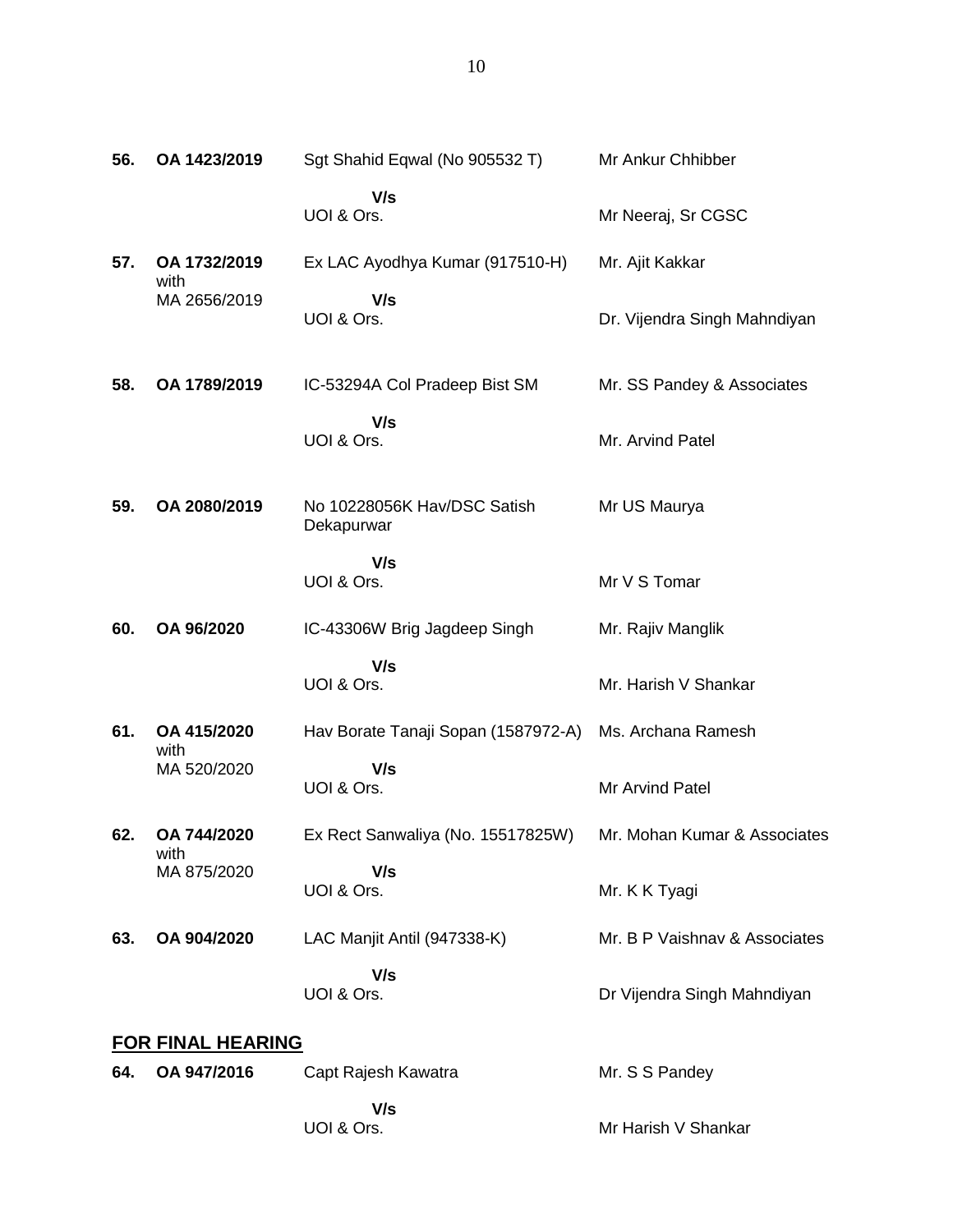| <b>WITH</b> |                      |                           |                             |
|-------------|----------------------|---------------------------|-----------------------------|
| 65.         | OA 948/2016          | Capt G C Saini            | Mr. S S Pandey              |
|             |                      | V/s<br>UOI & Ors.         | Mr VS Tomar                 |
| <b>WITH</b> |                      |                           |                             |
| 66.         | OA 949/2016          | Capt Raghwendra Rai       | Mr. S S Pandey              |
|             |                      | V/s<br>UOI & Ors.         | Mr YP Singh                 |
| <b>WITH</b> |                      |                           |                             |
| 67.         | OA 986/2016          | Capt S M Hanchinal        | Mr. S S Pandey              |
|             |                      | V/s<br>UOI & Ors.         | Mr JS Rawat                 |
| <b>WITH</b> |                      |                           |                             |
| 68.         | OA 1335/2017<br>with | Capt (TS) Sanjiv Malhotra | Mr. Sukhjinder Singh        |
|             | MA 986/2017          | V/s<br>UOI & Ors.         | Mr V S Tomar                |
| <b>WITH</b> |                      |                           |                             |
| 69.         | OA 69/2018           | Capt C S Panda (70275R)   | Mr. K R Verma               |
|             |                      | V/s                       |                             |
|             |                      | UOI & Ors.                | Dr Vijendra Singh Mahndiyan |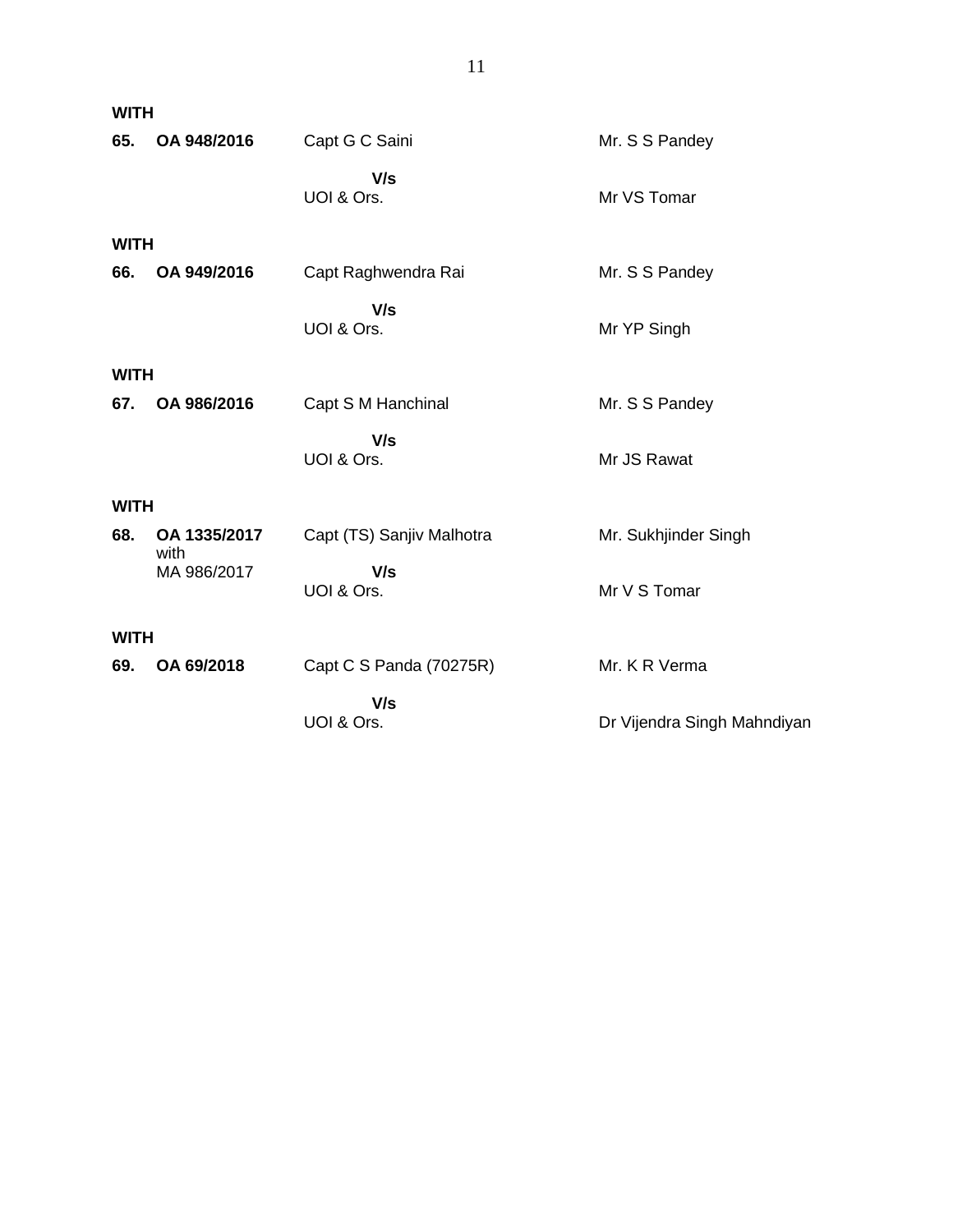**Date: 09-05-2022**

**Timing: 10:30 AM to 01.00 PM & 02.00 PM to 04.30 PM**

### **COURT No. 2 (Ground Floor)**

### **NOTIFICATION**

## **It is hereby notified for information of all concerned that the following matters stand adjourned to 29-07-2022.**

| <u>S. No.</u> | Case No.                            | <b>Parties Name</b>                                | <b>Advocate for Petitioner /</b><br><b>Respondents</b> |
|---------------|-------------------------------------|----------------------------------------------------|--------------------------------------------------------|
|               | <b>Pleadings Not Complete</b>       |                                                    |                                                        |
| 1.            | OA 408/2016<br>with<br>MA 152/2021, | Ex Hav Prakash Singh Yadav<br>V/s                  | Mr. A K Trivedi & Vaibhav<br>Trivedi                   |
|               | 789/2020 &<br>790/2020              | UOI & Ors.                                         | Ms Jyotsana Kaushik                                    |
| 2.            | OA 1377/2018<br>with                | MS-11364 Ex Maj P K Dash                           | Mr. Charan Singh                                       |
|               | MA 22/2020                          | V/s<br>UOI & Ors.                                  | Mr. Ashok Chaitanya                                    |
| 3.            | OA 1470/2018                        | No 4156598 Ex Sep Sher Singh Rawat Mr.SS Pandey    |                                                        |
|               |                                     | V/s<br>UOI & Ors.                                  | Mr Rajesh Kumar Das                                    |
| 4.            | OA 163/2019<br>with                 | No 15387982W Ex Sigmn Jaivir Singh Mr. SM Dalal    |                                                        |
|               | MA 1696/2019 &<br>577/2019          | V/s<br>UOI & Ors.                                  | Mr. J S Rawat                                          |
| 5.            | OA 537/2019<br>with                 | No. 624124-L Ex WO Narendra Singh<br>Dengri        | Mr. Ajit Kakkar & Associates                           |
|               | MA 520/2021                         | V/s<br>UOI & Ors.                                  | Mr Ashok Chaitanya                                     |
| 6.            | OA 642/2019<br>with<br>MA 733/2020  | No. 18009143-W Ex Rect Guddu<br>Kumar Yadav<br>V/s | Ms. Archana Ramesh                                     |
|               |                                     | UOI & Ors.                                         | Mr VS Tomar                                            |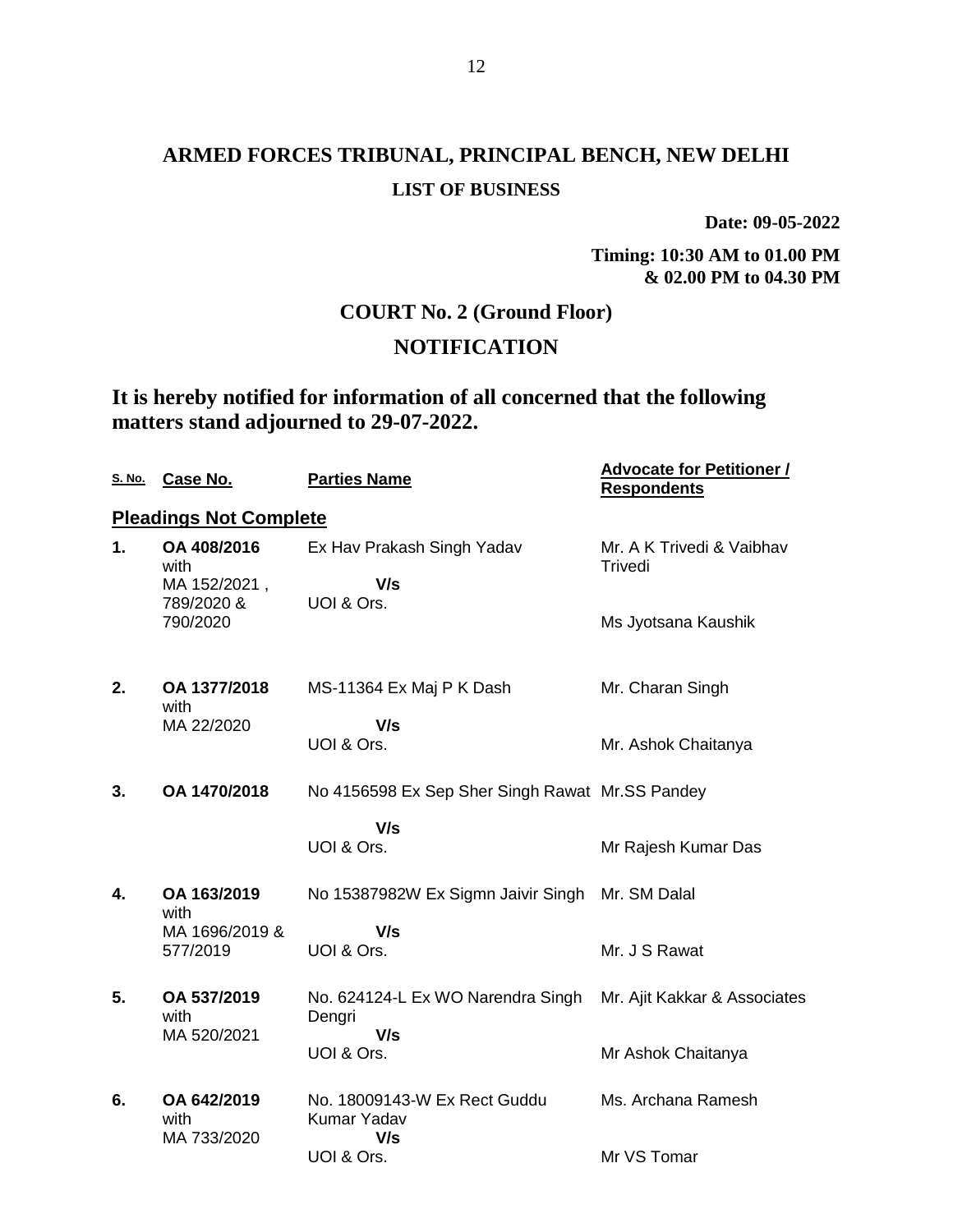| 7.  | OA 1014/2019<br>with                 | Avm Sanjay Agarwal AE(L) (Retd) (No Mr Virender Singh Kadian<br>17420) |                                                  |
|-----|--------------------------------------|------------------------------------------------------------------------|--------------------------------------------------|
|     | MA 1091/2020                         | V/s<br>UOI & Ors.                                                      | Mr. Y P Singh                                    |
| 8.  | OA 1069/2019<br>with<br>MA 1738/2019 | No. 18308 Flt Lt Surender Singh<br>Dabas (Retd.)                       | Mr. Baljeet Singh                                |
|     |                                      | V/s<br>UOI & Ors.                                                      | Mr. Harish V Shankar                             |
| 9.  | OA 1208/2019                         | Ex Sgt Sudesh Pal (723328)                                             | Ms. Pallavi Awasthi                              |
|     |                                      | V/s<br>UOI & Ors.                                                      | Mr. Ashok Chaitanya                              |
| 10. | OA 1274/2019<br>with                 | No. 706023 Ex Sgt Gurupada Sarangi                                     | Mr. Baljeet Singh                                |
|     | MA 2005/2019 &<br>472/2020           | V/s<br>UOI & Ors.                                                      | Ms. Jyotsna Kaushik                              |
| 11. | OA 1598/2019<br>with                 | Ex Sgt Amar Pal (No 624931T)                                           | Ms. Pallavi Awasthi                              |
|     | MA 2055/2020 &<br>2563/2019          | V/s<br>UOI & Ors.                                                      | Mr. Rajiv Kumar                                  |
| 12. | OA 1614/2019                         | Ex Nk (TS) Ghodke Bharat Atmaram<br>$(13890279-K)$<br>V/s              | Mr. Ajit Kakkar                                  |
|     |                                      | UOI & Ors.                                                             | Mr. Avdhesh Kumar Singh                          |
| 13. | OA 1661/2019                         | JC-375010K Ex Hony Sub Maj Prem<br>Singh                               | Mr. Ajit Kakkar & Associates                     |
|     |                                      | V/s<br>UOI & Ors.                                                      | Mr. Neeraj, Sr. CGSC                             |
| 14. | OA 1909/2019<br>with<br>MA 1654/2020 | No. 24232-S Wg Cdr Eswara Raghuraj Mr. Baljeet Singh<br>(Retd.)        |                                                  |
|     |                                      | V/s<br>UOI & Ors.                                                      | Mr. J S Rawat                                    |
|     |                                      |                                                                        |                                                  |
| 15. | OA 2348/2019<br>with<br>MA 3241/2019 | Wg Cdr Divesh Rai Auplish (Retd) (No<br>17322)                         | Mr Baljeet Singh & Deepika<br>Sheoran            |
|     |                                      | V/s<br>UOI & Ors.                                                      | Mr Harish V Shankar                              |
| 16. | OA 69/2020<br>with                   | Ex JWO Rakesh Kumar Sharma (No<br>735652 N)                            | Mr Ajit Kakkar, Madhuri Koli and<br>Alpana Yadav |
|     | MA 1846/2020 &<br>86/2020            | V/s<br>UOI & Ors.                                                      | Dr. Vijendra Singh Mahndiyan                     |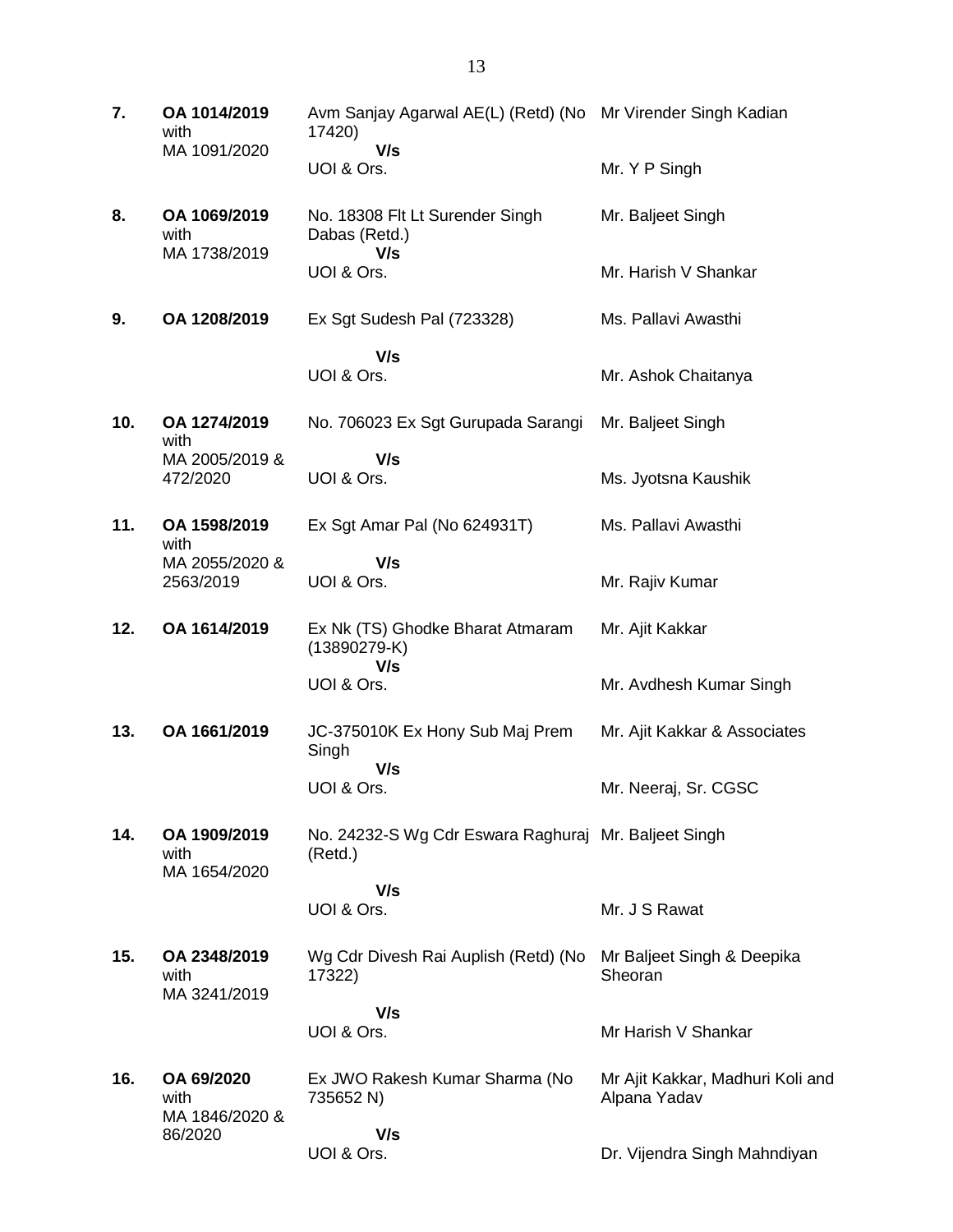**17. OA 654/2020** with MA 276/2021 & 783/2020 3181600X Ex Hav Rohtash Mal  **V/s** UOI & Ors. Mr. JP Sharma & Associates Mr Arvind Kumar **18. OA 677/2020** 717108-T Ex JWO Shiv Shankar Yadav  **V/s** UOI & Ors. Mr. Virender Singh Kadian Mr Harish V Shankar **19. OA 680/2020** with MA 808/2020 Smt Maya Devi W/o Late Ex Hony Nb Sub Ombir (No 6481727 F)  **V/s** UOI & Ors. Mr Virender Singh Kadian & Pradeep Singh Nandal Dr. Vijendra Singh Mahndiyan **20. OA 684/2020** JC-732013X Ex Sub Praveen Kumar  **V/s** UOI & Ors. Mr. V S Kadian Mr. Neeraj, Sr. CGSC **21. OA 694/2020** with MA 446/2021 & 822/2020 3153990P Ex LNk Balwant Singh  **V/s** UOI & Ors. Mr Virender Singh Kadian Mr. Y P Singh **22. OA 702/2020** with MA 832/2020 IC 33352X Lt Col Rajinder Prasad (Retd)  **V/s** UOI & Ors. Mr. Ajay Bhalla Mr. Neeraj, Sr. CGSC **23. OA 712/2020** with MA 846/2020 No. 122190-F Ex LS Y Bansal  **V/s** UOI & Ors. Mr. JP Sharma & Associates Mr V Pattabhi Ram **24. OA 718/2020** with MA 559/2021 Smt Sumitra Devi W/o 15817051X Late Nk Vijay Singh  **V/s** UOI & Ors. Mr. JP Sharma & Associate Mr. Prabodh Kumar **25. OA 914/2020** with MA 1033/2020 Ex Hav (Hony Nb Sub ) Dinesh Chandra Dixit (14675755-M)  **V/s** UOI & Ors. Mr. Ved Prakash Ms. Barkha Babbar **26. OA 1130/2020** with MA 1280/2020 & 278/2021 Smt Bimalesh Devi W/o Late NK Sumandar Singh (No. 3003425M)  **V/s** UOI & Ors. Mr JP Sharma & Associates Mr. Prabodh Kumar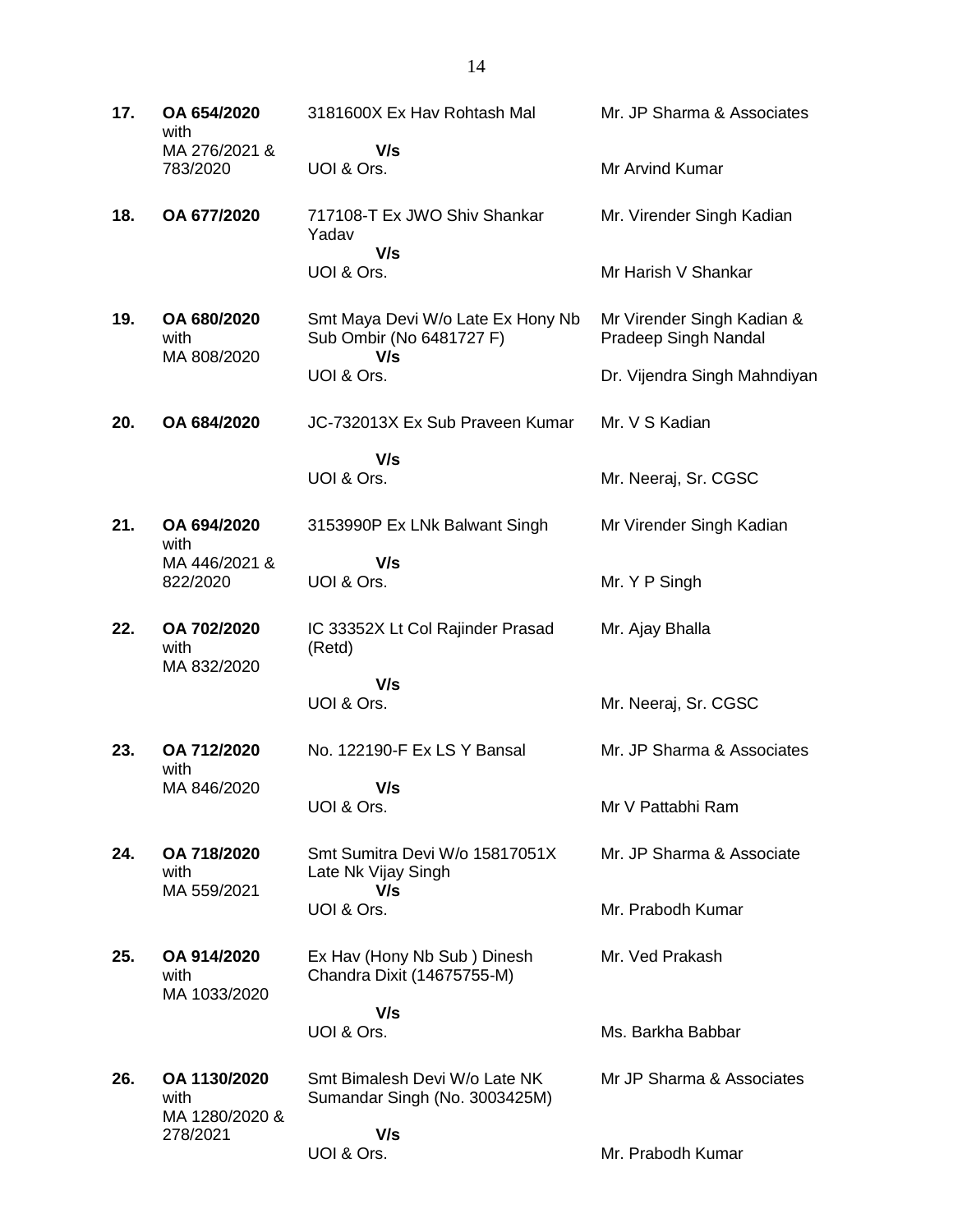| 27. | OA 1132/2020<br>with                 | Ex JWO Gour Kanti Sinha (687636 K)                                     | Mr Durgesh Kumar Sharma                                 |
|-----|--------------------------------------|------------------------------------------------------------------------|---------------------------------------------------------|
|     | MA 1281/2020 &<br>833/2021           | V/s<br>UOI & Ors.                                                      | Mr. K K Tyagi                                           |
| 28. | OA 1149/2020                         | Ex CHAA T. Sethuprabhakaran (No.<br>182138-A)<br>V/s                   | Mr Ved Prakash                                          |
|     |                                      | UOI & Ors.                                                             | Mr. Satya Ranjan Swain                                  |
| 29. | OA 1159/2020<br>with<br>MA 1335/2020 | Ex EAP-3 Avaya Kumar Sahoo(No.<br>181679-H)<br>V/s                     | Mr Ved Prakash                                          |
|     |                                      | UOI & Ors.                                                             | Mr. Neeraj, Sr. CGSC                                    |
| 30. | OA 1858/2020<br>with<br>MA 1496/2021 | Ex. Sgt. Ashok Sharma (739305R) Clk<br>Gd<br>V/s                       | Mr. Shiv Ram Singh, Girindra<br>Kumar Pathak, A.K Singh |
|     |                                      | UOI & Ors.                                                             | Mr. K K Tyagi                                           |
| 31. | OA 1861/2020<br>with<br>MA 1270/2021 | Ex LS (HY) Jugindro Yanglem<br>$(222312-F)$<br>V/s                     | Mr. Ved Prakash                                         |
|     |                                      | UOI & Ors.                                                             | Gp Capt Karan Singh Bhati, Sr<br>CGSC                   |
| 32. | OA 1865/2020                         | Capt (TS) Sanjeev Chettri (Retd)<br>(03377Z)                           | Mr. Anil Kumar Srivastava                               |
|     |                                      | V/s<br>UOI & Ors.                                                      | Dr Vijendra Singh Mahndiyan                             |
| 33. | OA 7/2021<br>with<br>MA 862/2021     | MWO Radha Raman Tiwari (Retd) (No Mr Manoj Kr Gupta<br>656558)<br>V/s  |                                                         |
|     |                                      | UOI & Ors.                                                             | Mr Y P Singh                                            |
| 34. | OA 67/2021                           | No 627311 WO Devendra Kr Goswami Mr Manoj Kumar Gupta<br>(Retd)<br>V/s |                                                         |
|     |                                      | UOI & Ors.                                                             | Mr. Satya Ranjan Swain                                  |
| 35. | OA 72/2021                           | (No 627961) JWO G K Sharma (Retd)                                      | Mr Manoj Kr Gupta                                       |
|     |                                      | V/s<br>UOI & Ors.                                                      | Mr. Anil Gautam                                         |
| 36. | OA 120/2021                          | WO Pawan Kumar Sharma (Retd) (No Mr Manoj Kr Gupta<br>628376)          |                                                         |
|     |                                      | V/s<br>UOI & Ors.                                                      | Mr Avdhesh Kumar                                        |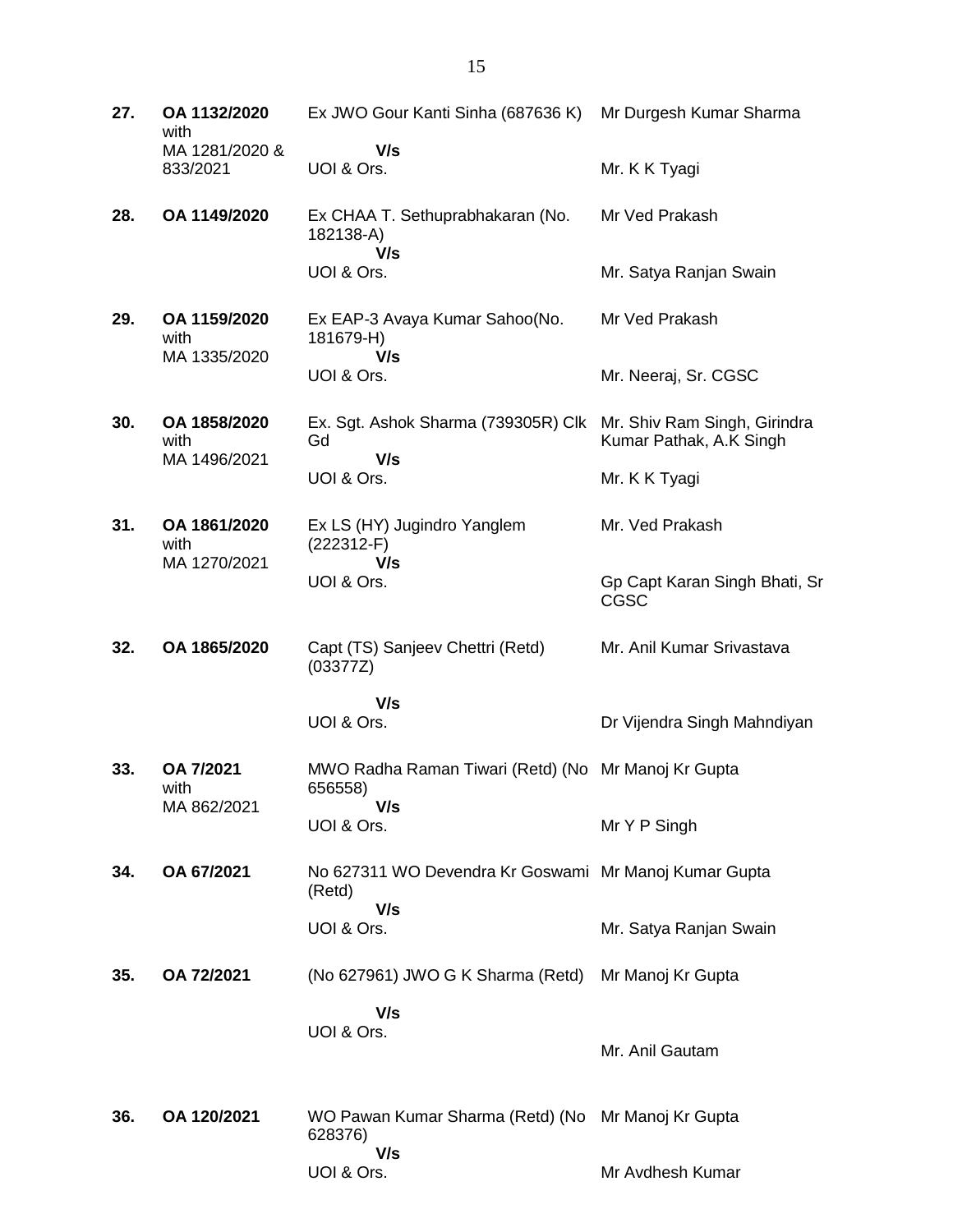| 37. | OA 188/2021<br>with<br>MA 2714/2021   | (796378 H) Sgt Manoj Kumar Singh<br>(Retd)               | Mr Vikas Kochar                                 |
|-----|---------------------------------------|----------------------------------------------------------|-------------------------------------------------|
|     |                                       | V/s<br>UOI & Ors.                                        | Ms Barkha Babbar                                |
| 38. | OA 216/2021<br>with<br>MA 1787/2021   | Gp Capt Anil Sachdev (Retd) (Service<br>No 17481)<br>V/s | Mr Baljeet Singh & Deepika<br>Sheoran           |
|     |                                       | UOI & Ors.                                               | Mr. K K Tyagi                                   |
| 39. | OA 220/2021<br>with                   | Ex EAP-3 Narinder Singh (198141-Y)                       | Mr Ved Prakash                                  |
|     | MA 261/2021                           | V/s                                                      |                                                 |
|     |                                       | UOI & Ors.                                               | Mr. V Pattabhi Ram                              |
| 40. | OA 221/2021                           | Ex Sgt Srinivasaraju (781226 G)<br>V/s                   | Mr Omprakash Kr Srivastava &<br>Mr Rajesh Kumar |
|     |                                       | UOI & Ors.                                               | Mr. Prabodh Kumar                               |
| 41. | OA 222/2021<br>with                   | Nk/TS Pratap Singh (Retd) (No<br>3172345 P)              | Mr Manoj Kr Gupta                               |
|     | MA 262/2021                           | V/s<br>UOI & Ors.                                        | Mr. Neeraj Sr CGSC                              |
| 42. | OA 227/2021<br>with<br>MA 266/2021    | Ex Sgt Virender Nirmal Sharma (No<br>686771)<br>V/s      | Mr Baljeet Singh & Deepika<br>Sheoran           |
|     |                                       | UOI & Ors.                                               | Mr. Avdhesh Kumar Singh                         |
| 43. | OA 314/2021<br>with<br>MA 2089/2021 & | Ex Chaa Vikas Saini (Service No<br>181395-N)<br>V/s      | Mr Ved Prakash & Associates                     |
|     | 388/2021                              | UOI & Ors.                                               | Gp Capt Karan Singh Bhati, Sr.<br>CGSC          |
| 44. | OA 316/2021<br>with<br>MA 389/2021    | Ex Nk Vinod Kumar Thapa (5747221<br>Y)                   | Mr Virender Singh Kadian                        |
|     |                                       | V/s                                                      |                                                 |
|     |                                       | UOI & Ors.                                               | Mr V Pattbhi Ram                                |
| 45. | OA 347/2021<br>with<br>MA 2531/2021 & | Ex Rect Chavda Ranjit Bhai Gopal<br>Bhai (15366101-Y)    | Mr S S Pandey & Associates                      |
|     | 412/2021                              | V/s                                                      |                                                 |
|     |                                       | UOI & Ors.                                               | Ms Jyotsna Kaushik                              |
| 46. | OA 348/2021<br>with                   | Ex Gunner Narendra Singh (No<br>15156888 F)              | Ms Archana Ramesh                               |
|     | MA 420/2021                           | V/s<br>UOI & Ors.                                        | Mr J S Yadav                                    |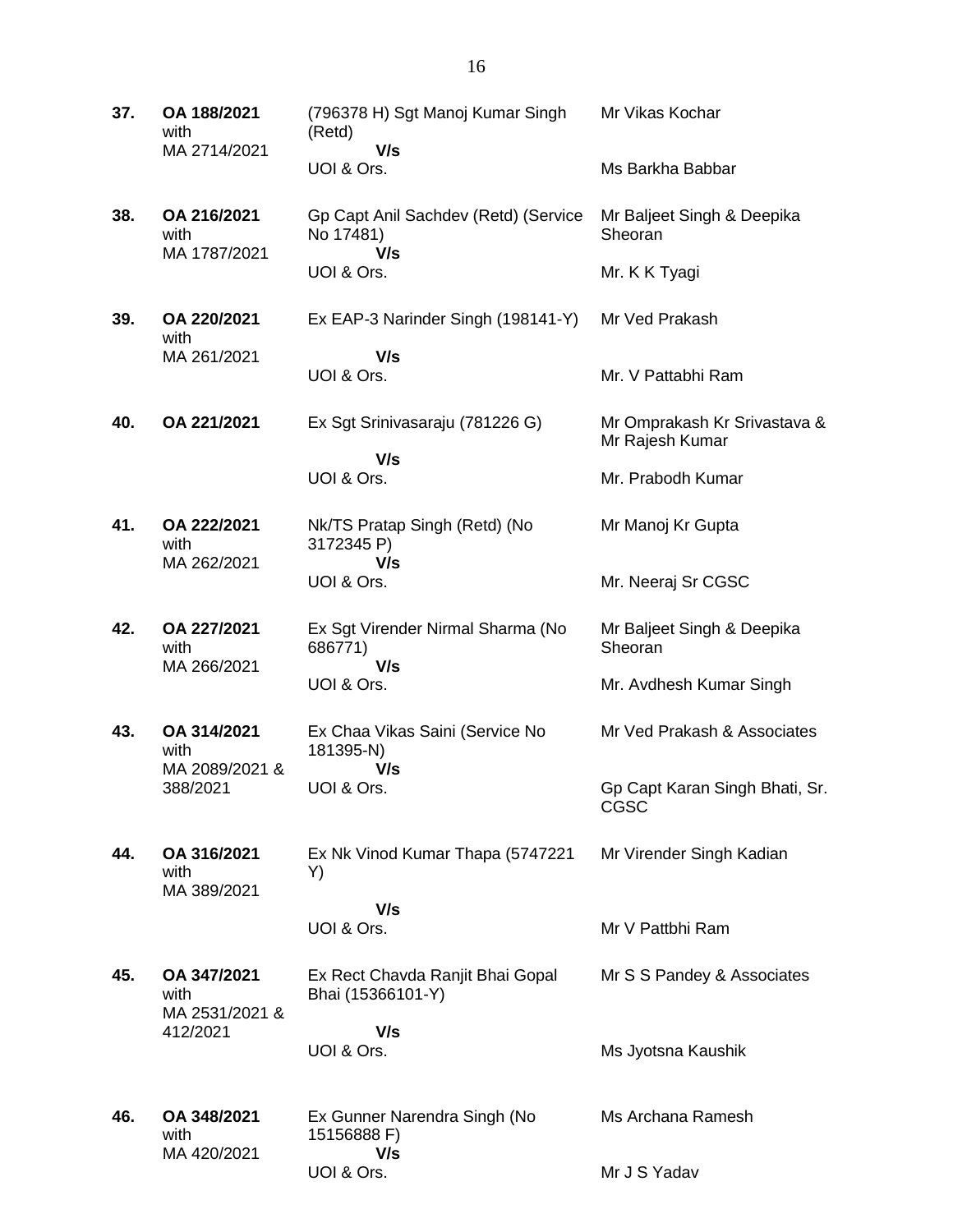| 47.         | OA 381/2021<br>with<br>MA 159/2022 | Ex Swr Chavada Rahul Kumar<br>Dudabhai (15519982-F)        | Mr Ajit Kakkar & Associates |
|-------------|------------------------------------|------------------------------------------------------------|-----------------------------|
|             |                                    | V/s<br>UOI & Ors.                                          | Ms. Barkha Babbar           |
| 48.         | OA 392/2021<br>with<br>MA 121/2022 | Sub Sanjay Kumar Singh (Retd). JC -<br>762558K             | Mr SS Pandey & Associates   |
|             |                                    | V/s<br>UOI & Ors.                                          | Ms. Barkha Babbar           |
| 49.         | OA 482/2021<br>with                | Col K K Nair (Retd) (IC -49337M)                           | Mr K R Verma                |
|             | MA 129/2022 &<br>555/2021          | V/s<br>UOI & Ors.                                          | Ms Barkha Babbar            |
| <b>WITH</b> |                                    |                                                            |                             |
| 50.         | OA 1506/2020                       | Col G Sudhir Kumar (Retd) (IC 47544<br>A)                  | Mr KR Verma                 |
|             |                                    | V/s<br>UOI & Ors.                                          | Ms Barkha Babbar            |
| <b>WITH</b> |                                    |                                                            |                             |
| 51.         | OA 1859/2020                       | Col VP Singh Retd (IC-43965L) (Re<br>Employed)<br>V/s      | Mr K R Verma                |
|             |                                    | UOI & Ors.                                                 | Ms. Suman Chauhan           |
| <b>WITH</b> |                                    |                                                            |                             |
| 52.         | OA 779/2021                        | Col Arun Kumar (Retd) (IC 44982 X)<br>(Re-Employed)<br>V/s | Mr KR Verma                 |
|             |                                    | UOI & Ors.                                                 | Mr. Neeraj, Sr. CGSC        |
| <b>WITH</b> |                                    |                                                            |                             |
| 53.         | OA 1031/2021<br>with               | Col Anand Kumar KV (Retd) (IC 48444 Col KR Verma<br>F)     |                             |
|             | MA 996/2021                        | V/s<br>UOI & Ors.                                          | Mr. Y P Singh               |
| <b>WITH</b> |                                    |                                                            |                             |
| 54.         | OA 1033/2021<br>with MA 997/2021   | Lt Col PS Kataria (Retd) (SL 4346 F)                       | Mr KR Verma                 |
|             |                                    | V/s<br>UOI & Ors.                                          | Mr. Arvind Patel            |
| 55.         | OA 661/2021<br>with                | Ex Sgt Amit Kumar (No 786068 G)                            | Mr Rakesh Kumar Singh       |
|             | MA 1924/2021                       | V/s<br>UOI & Ors.                                          | Mr K K Tyagi                |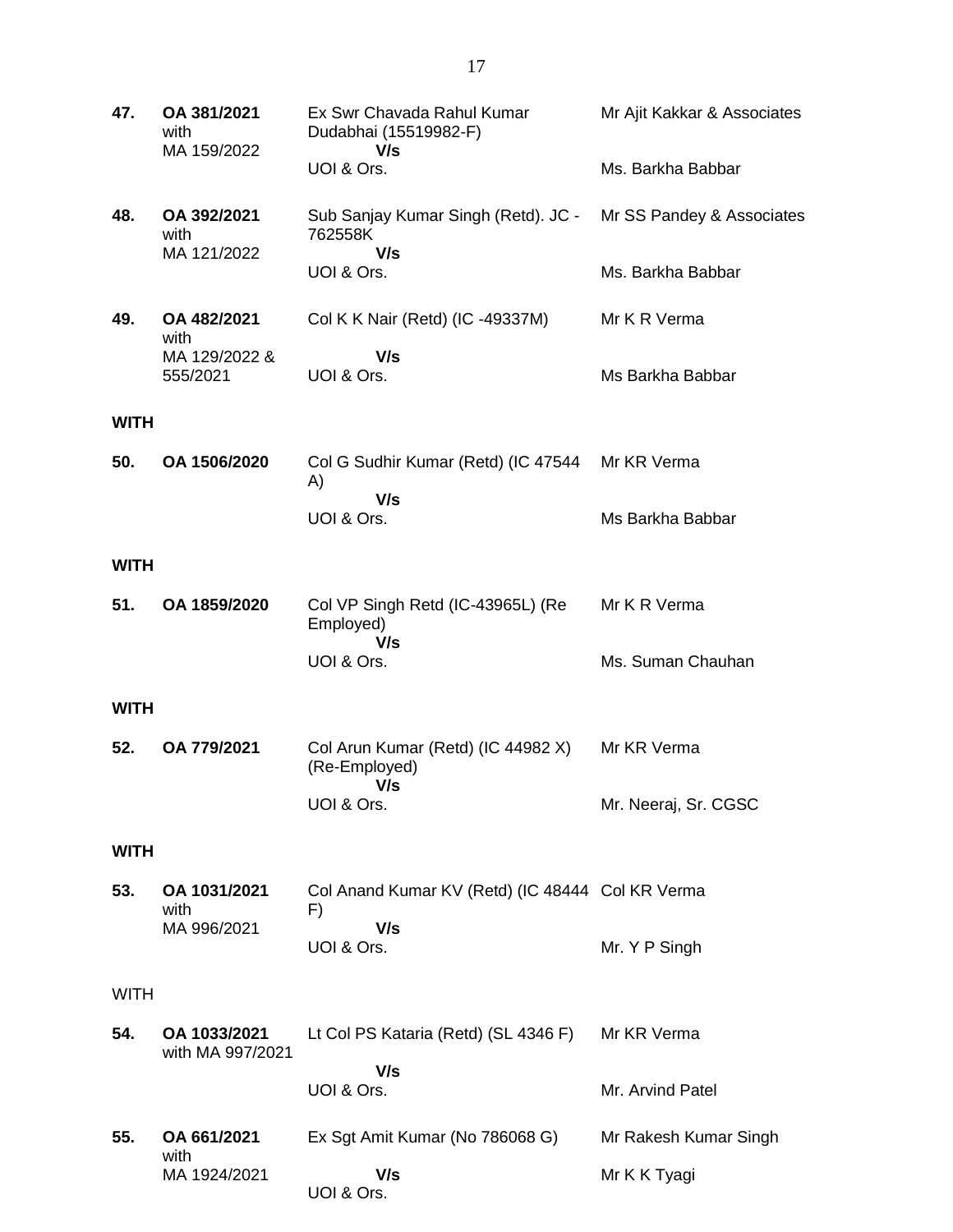| 56. | OA 713/2021<br>with<br>MA 137/2022   | Ex HAV Sananse Manoj Madhukar<br>(14428170K)<br>V/s                       | Mr Ved Prakash & Mr Devendra<br>Kumar        |
|-----|--------------------------------------|---------------------------------------------------------------------------|----------------------------------------------|
|     |                                      | UOI & Ors.                                                                | Ms. Barkha Babbar                            |
| 57. | OA 1575/2021<br>with<br>MA 1508/2021 | (DS 12214 H) Lt Col Manoj Pandey<br>(Retd)<br>V/s                         | Mr Raj Kumar                                 |
|     |                                      | UOI & Ors.                                                                | Mr. Neeraj, Sr CGSC                          |
| 58. | OA 1577/2021                         | Ex Hav Shiv Shankar Ojha (14410135- Mr Virender Singh Kadian<br>Y)<br>V/s |                                              |
|     |                                      | UOI & Ors.                                                                | Mr. Niranjana Dass                           |
| 59. | OA 1579/2021<br>with<br>MA 1511/2021 | Col (TS) Vivek Swaroop Bhatnagar<br>(Retd) (IC 43036 M)<br>V/s            | Mr Virender Singh Kadian                     |
|     |                                      | UOI & Ors.                                                                | Gp Capt Karan Singh Bhati, Sr<br><b>CGSC</b> |
| 60. | OA 1580/2021<br>with                 | Ex MWO Lala Jiwesh Narayan Varma                                          | Mr Parveen Kumar                             |
|     | MA 1512/2021                         | V/s<br>UOI & Ors.                                                         | Mr. Prabodh Kumar                            |
| 61. | OA 1622/2021                         | Ex Sgt Parvin (Service No 796544)                                         | Mr Baljeet Singh & Deepika<br>Sheoran        |
|     |                                      | V/s<br>UOI & Ors.                                                         | Mr. Arvind Kumar                             |
| 62. | OA 1623/2021<br>with                 | JWO R P Patil (Retd) (666517-R)                                           | Mr A K Chaudhary                             |
|     | MA 1564/2021                         | V/s<br>UOI & Ors.                                                         | Mr. Satya Ranjan Swain                       |
| 63. | OA 1624/2021<br>with<br>MA 1565/2021 | Ex Sep Prem Sagar Sah DSC<br>(15367572 Y)                                 | Mr Ajeet Yadav & Mr BS<br>Gandhar            |
|     |                                      | V/s<br>UOI & Ors.                                                         | Ms. Jyotsna Kaushik                          |
| 64. | OA 1625/2021<br>with                 | Sgt Navin Kumar (Retd) (No 785514)                                        | Mr Manoj Kr Gupta                            |
|     | MA 1566/2021                         | V/s<br>UOI & Ors.                                                         | Mr. Prabodh Kumar                            |
| 65. | OA 2124/2021<br>with                 | Nk Dharmendra Kumar (Retd)<br>(14641449-L)                                | Mr U S Maurya                                |
|     | MA 2232/2021                         | V/s<br>UOI & Ors.                                                         | Ms Barkha Babbar                             |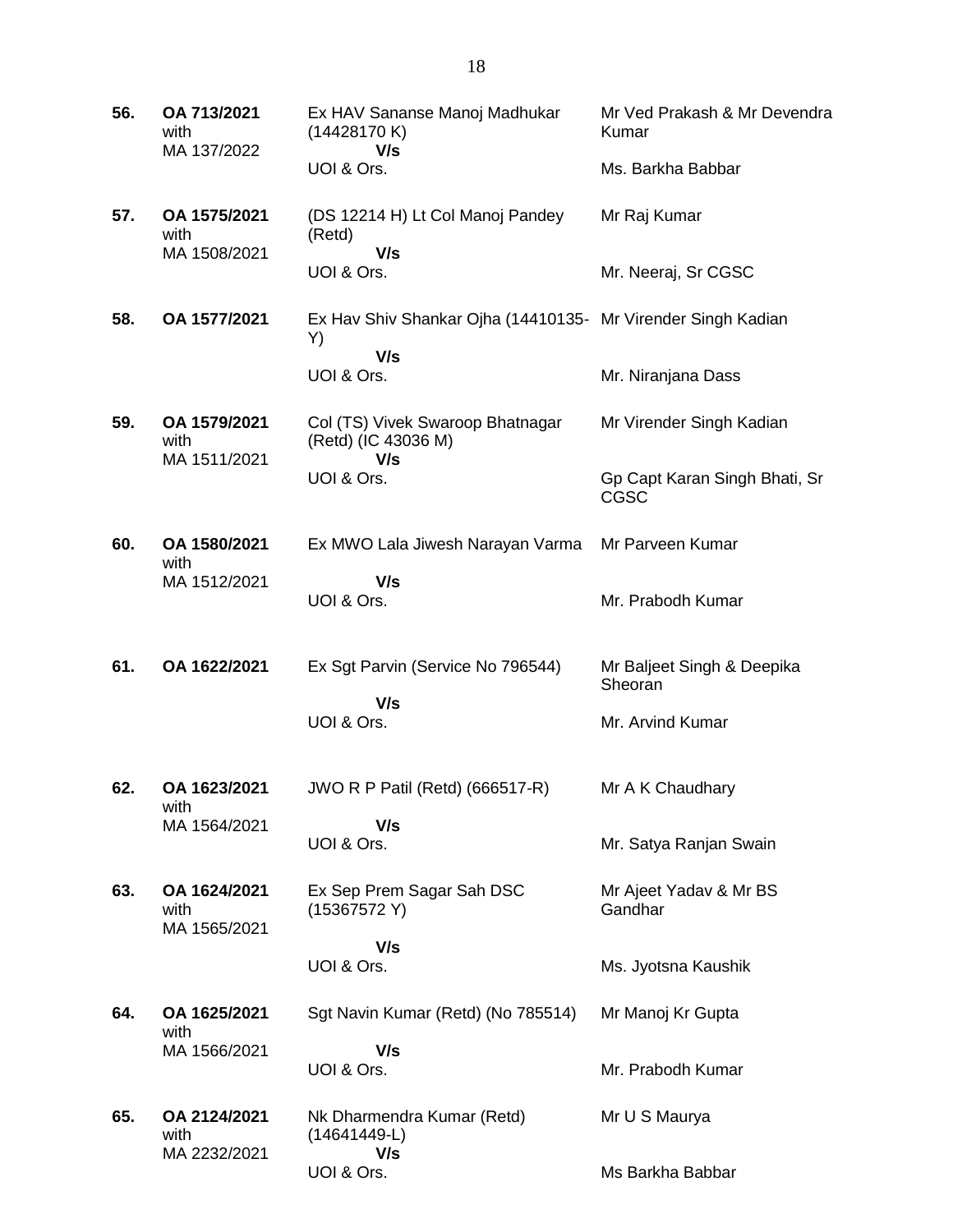| 66. | OA 2201/2021<br>with                 | Ex Cpl Akhilesh Kumar (No 787576 B)                              | Ms Pallavi Awasthi                          |
|-----|--------------------------------------|------------------------------------------------------------------|---------------------------------------------|
|     | MA 2308/2021                         | V/s<br>UOI & Ors.                                                | Ms Suman Chauhan                            |
| 67. | OA 2202/2021                         | Ex Hav Sohan Lal (15764307)                                      | Mr V S Kadian                               |
|     |                                      | V/s<br>UOI & Ors.                                                | Mr J S Rawat                                |
| 68. | OA 2203/2021<br>with<br>MA 2311/2021 | Smt Dhanpait Kaur Wd/o Late Swr<br>Satvir Singh (1056046)<br>V/s | Mr Manoj Kr Gupta                           |
|     |                                      | UOI & Ors.                                                       | Mr Rajesh Kumar Das                         |
| 69. | OA 2302/2021<br>with                 | (SL 3033 W) Capt H S Gill (Retd)                                 | Mr Siddharth Sangal                         |
|     | MA 2414/2021                         | V/s<br>UOI & Ors.                                                | Mr Avdhesh Kumar Singh                      |
| 70. | OA 2327/2021<br>with                 | Ex Hav (Hony Nb Sub) Satyavir Singh<br>(No 14526367)             | Mr Virender Singh Kadian                    |
|     | MA 2443/2021                         | V/s<br>UOI & Ors.                                                | Mr Satya Ranjan Swain                       |
| 71. | OA 2328/2021<br>with<br>MA 2444/2021 | POR (TEL) Ranjan Kumar (Retd)<br>(129505)<br>V/s                 | Mr Manoj Kr Gupta & Mr<br>Praveen Kumar Jha |
|     |                                      | UOI & Ors.                                                       | Mr K K Tyagi                                |
| 72. | OA 2329/2021<br>with<br>MA 2445/2021 | JC-811338M Ex Sub Pradeep Kumar<br>Singh                         | Mr Bipin Bihari                             |
|     |                                      | V/s<br>UOI & Ors.                                                | Mr Shyam Narayan                            |
| 73. | OA 2340/2021                         | Sgt Naveen Kumar (Retd) (797093-H)                               | Mr Raj Kumar                                |
|     |                                      | V/s<br>UOI & Ors.                                                | Mr Prabodh Kumar                            |
| 74. | OA 776/2022                          | JC-388680K Nb Sub (OSS) Bidyut<br>Karmakar                       | Mr SS Pandey & Associates                   |
|     |                                      | V/s<br>UOI & Ors.                                                | Mr. V Pattabhi Ram                          |
| 75. | OA 778/2022                          | JC-NYA 15672104F Nb Sub (OSS)<br>Ramesh Patgar                   | Mr SS Pandey & Associates                   |
|     |                                      | V/s<br>UOI & Ors.                                                | Dr. Vijendra Singh Mahndiyan                |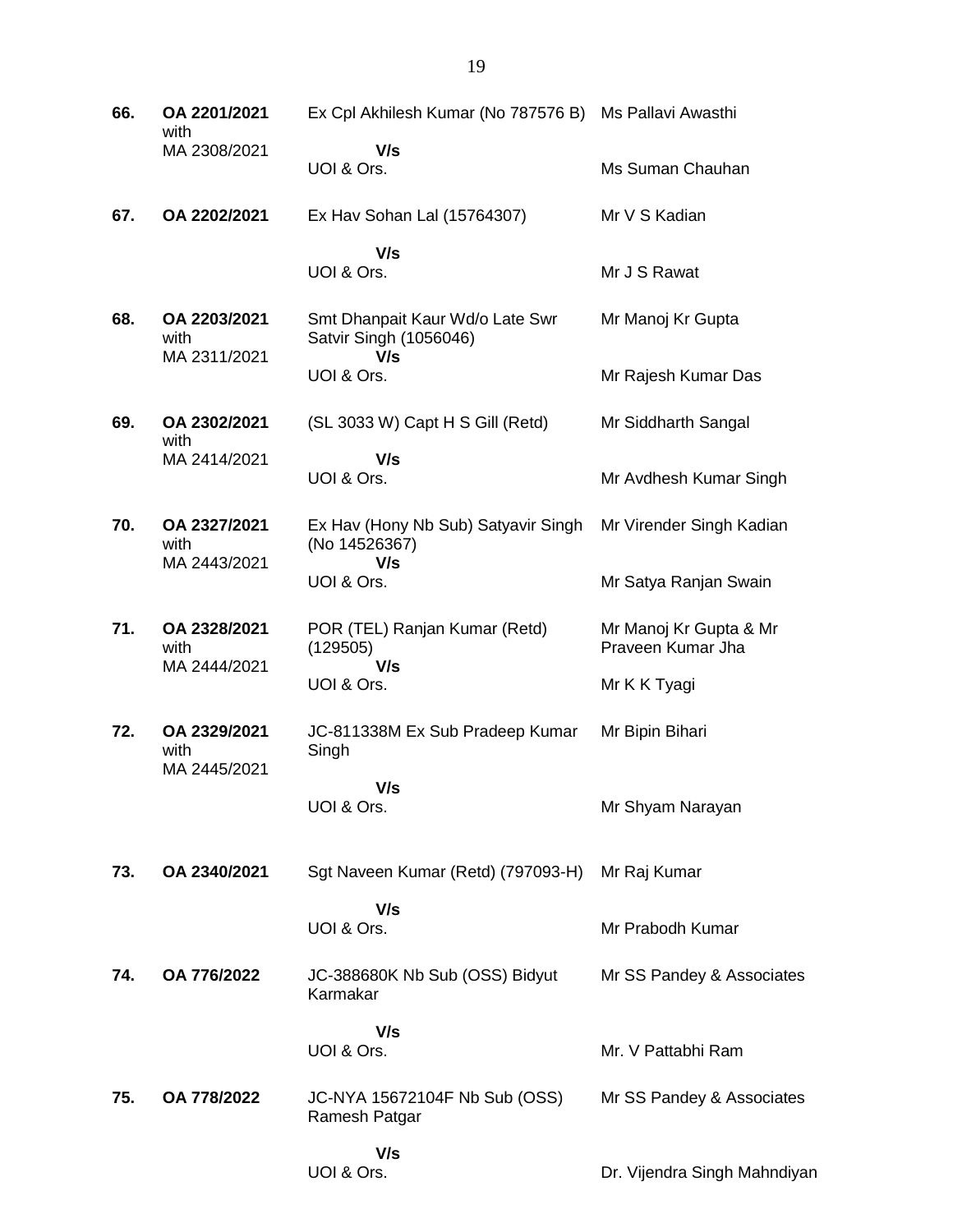## **Pleadings Complete**

| 76.         | TA 449/2010<br>WP(C) 8809/2003 | Ex-Maj. C. Prasad                           | Mr. Ajai Bhalla                                                  |
|-------------|--------------------------------|---------------------------------------------|------------------------------------------------------------------|
|             |                                | V/s<br>UOI & Ors.                           | Mr. Anil Gautam                                                  |
| 77.         | OA 557/2014                    | Capt. (Retd) Aditya Singh                   | Mr SM Dalal                                                      |
|             |                                | V/s<br>UOI & Ors.                           | Mr Harish V Shankar                                              |
| <b>WITH</b> |                                |                                             |                                                                  |
| 78.         | OA 134/2015                    | Maj.(Retd.) A Srikanth                      | Mr SM Dalal                                                      |
|             |                                | V/s<br>UOI & Ors.                           | Mr Anil Gautam                                                   |
| <b>WITH</b> |                                |                                             |                                                                  |
| 79.         | OA 814/2015                    | Lt Cdr Sidharth Shankar                     | Mr SM Dalal                                                      |
|             |                                | V/s<br>UOI & Ors.                           | Mr Harish V Shankar                                              |
| 80.         | OA 558/2017<br>with            | Ex Sep Bahadur Singh                        | Mr AK Trivedi & Associates                                       |
|             | MA 748/2020 &<br>749/2020      | V/s<br>UOI & Ors.                           | Mr. V Pattabhiram                                                |
| 81.         | OA 1152/2017                   | Smt Anshu                                   | Mr. V S Kadian                                                   |
|             |                                | V/s<br>UOI & Ors.                           | Mr. V Pattabhiram                                                |
| 82.         | OA 772/2018                    | V-255A Lt Col Surya Pal Singh (Retd)<br>V/s | Mr. Trilok Nath Saxena & HC<br>Kharbanda & Vipin Kumar<br>Saxena |
|             |                                | UOI & Ors.                                  | Mr JS Yadav                                                      |
| 83.         | OA 985/2018                    | IC-35311-M Col B P Bhalla (Retd)            | Mr. V S Kadian                                                   |
|             |                                | V/s<br>UOI & Ors.                           | None                                                             |
| 84.         | OA 1280/2018                   | Ms. Amrita Rana Gaha                        | Mr. I S Singh/Abhishek Singh                                     |
|             |                                | V/s<br>UOI & Ors.                           | Ms. Barkha Babbar                                                |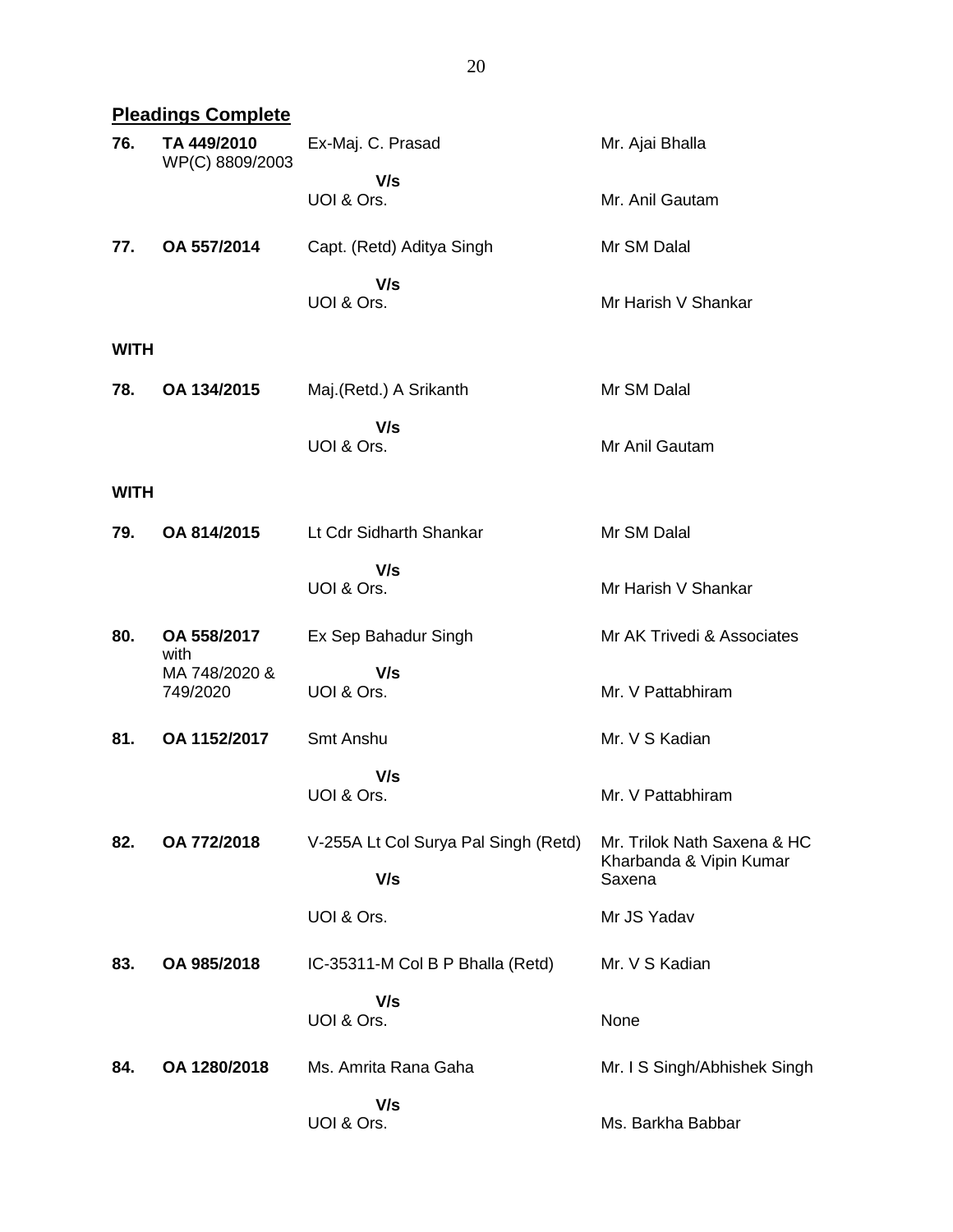| 85. | OA 1392/2018                         | Ex LS (GS) Barun Das (No 133821R)                                 | Mr. Ajit Kakkar                        |
|-----|--------------------------------------|-------------------------------------------------------------------|----------------------------------------|
|     |                                      | V/s<br>UOI & Ors.                                                 | Mr. S D Windlesh                       |
| 86. | OA 1403/2018                         | No. 33158F Flt Lt Anurag Tyagi                                    | Mr. Ankur Chhibber                     |
|     |                                      | V/s<br>UOI & Ors.                                                 | Mr. Ashok Chaitanya                    |
| 87. | OA 1405/2018                         | Ms Surbhi Saxena Wd/O IC-62812W<br>Lt Col Amit Saxena, SM<br>V/s  | Ms Neela Gokhale                       |
|     |                                      | UOI & Ors.                                                        | Mr. Shyam Narayan                      |
| 88. | OA 1516/2018<br>with<br>MA 1582/2018 | Ex Hav Manoj Kumar Tyagi (No<br>13693063K)<br>V/s                 | Mr Praveen Kumar                       |
|     |                                      | UOI & Ors.                                                        | Ms. Jyotsna Kaushik                    |
| 89. | OA 1604/2018                         | IC-39181M Brig Surya Deo Prasad<br>Singh (Retd)<br>V/s            | Mr. Ajay Yadav                         |
|     |                                      | UOI & Ors.                                                        | Mr. Avdhesh Kumar Singh                |
| 90. | OA 39/2019                           | Smt. Nirmala (Wd/O No 14862804P<br>Late Sep Sulekh Kumar<br>V/s   | Ms. Archana Ramesh                     |
|     |                                      | UOI & Ors.                                                        | Mr. V S Tomar                          |
| 91. | OA 78/2019                           | IC-44834M Col Bhoj Raj Singh<br>Rathore (Retd)<br>V/s             | Mr. VS Kadian                          |
|     |                                      | UOI & Ors.                                                        | Mr. Rajeev Kumar                       |
| 92. | OA 91/2019                           | Ex EAR-4 Gopal Gupta (181143-R)                                   | Mr. Ved Prakash                        |
|     | with<br>MA 492/2019                  | V/s<br>UOI & Ors.                                                 | Mr. Arvind Patel                       |
| 93. | OA 92/2019<br>with<br>MA 493/2019    | Ex MCERA-II VN Murali Vummadisetty Mr Ved Prakash<br>(No 194146T) |                                        |
|     |                                      | V/s<br>UOI & Ors.                                                 | Mr. Arvind Patel                       |
| 94. | OA 298/2019                          | Lt Col Balakrishnan C Pillay (Retd) (IC<br>38477Y)                | Mr Indra Sen Singh & Abhishek<br>Singh |
|     |                                      | V/s<br>UOI & Ors.                                                 | Mr. Shyam Narayan                      |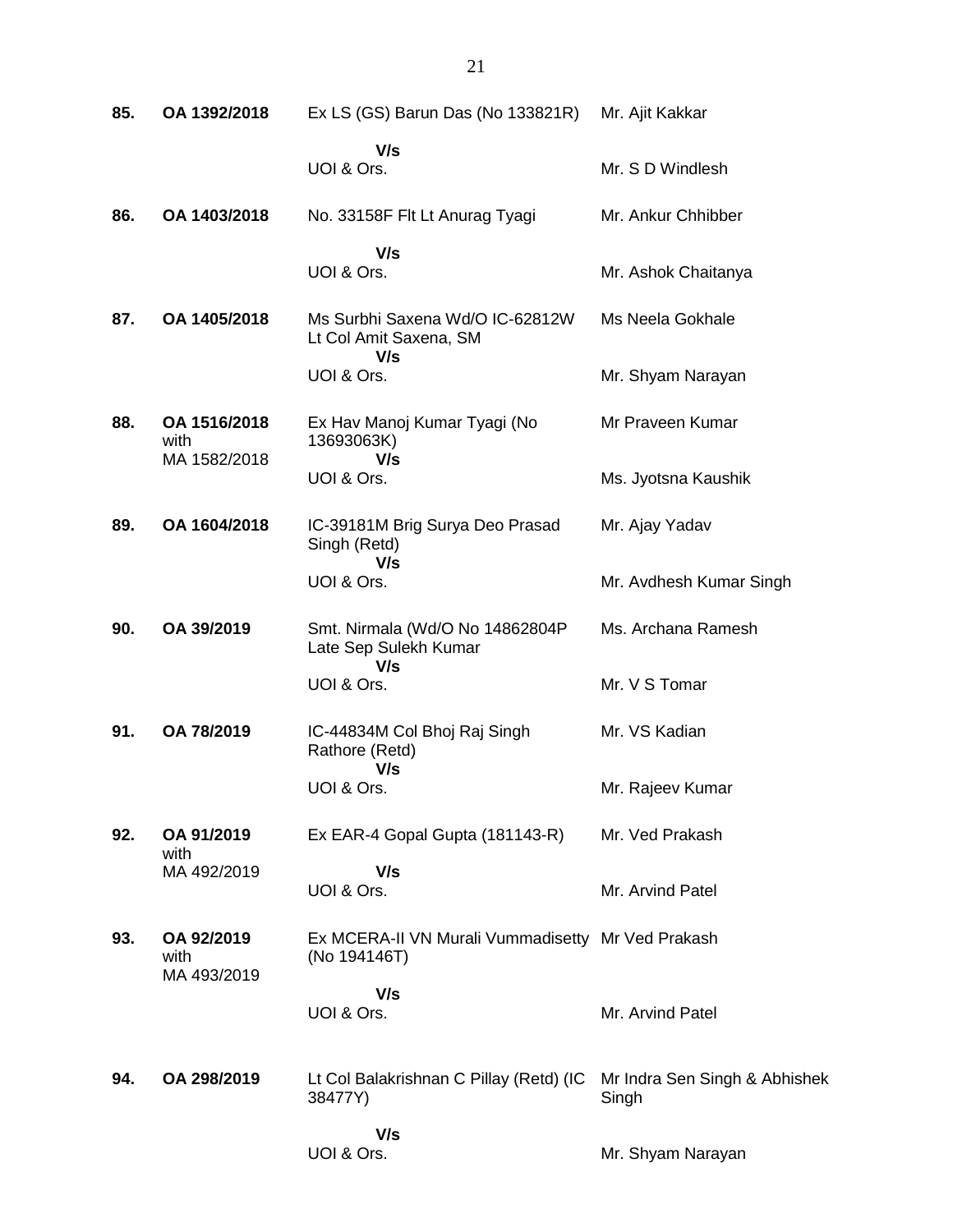| 95.  | OA 303/2019<br>with<br>MA 800/2019   | Ex LME Harpinder Singh (No<br>135733K)<br>V/s                               | Mr. Praveen Kumar                       |
|------|--------------------------------------|-----------------------------------------------------------------------------|-----------------------------------------|
|      |                                      | UOI & Ors.                                                                  | Mr. Shyam Narayan                       |
| 96.  | OA 646/2019                          | Ex Hav VM(MV) Niranjan Singh<br>$(14610146-P)$<br>V/s                       | Mr. Ajit Kakkar & Associates            |
|      |                                      | UOI & Ors.                                                                  | Mr. Arvind Kumar                        |
| 97.  | OA 698/2019                          | Col Sanjay Joshi (IC 43548 Y) (Retd)                                        | Mr SS Pandey & Associates               |
|      |                                      | V/s<br>UOI & Ors.                                                           | Mr. D K Sabat                           |
| 98.  | OA 701/2019<br>with                  | JC-629561P Ex Sub Hari Bahadur<br>Thapa                                     | Mr. VS Kadian                           |
|      | MA 1299/2019                         | V/s<br>UOI & Ors.                                                           | Mr. K K Tyagi                           |
| 99.  | OA 965/2019                          | MR-04963K Col Rajiv Kapur (Retd)                                            | Mr. Indra Sen Singh / Abhishek<br>Singh |
|      |                                      | V/s<br>UOI & Ors.                                                           | Mr. Neeraj Sr. CGSC                     |
| 100. | OA 1080/2019                         | No. 15484161 Ex LD (ACP-I) Gurpreet Mr. Virender Singh Kadian<br>Singh      |                                         |
|      |                                      | V/s<br>UOI & Ors.                                                           | Mr. Arvind Patel                        |
| 101. | OA 1173/2019<br>with                 | Ex JWO Sudhir Kumar Saxena (No<br>651792L)                                  | Mr Durgesh Kumar Sharma                 |
|      | MA 1919/2019                         | V/s<br>UOI & Ors.                                                           | Mr. K K Tyagi                           |
| 102. | OA 1203/2019                         | Sub Bhikham Ram (Retd) (JC 581326<br>W)                                     | Ms Archana Ramesh                       |
|      |                                      | V/s<br>UOI & Ors.                                                           | Ms. Suman Chauhan                       |
| 103. | OA 1232/2019<br>with<br>MA 1969/2019 | Ex RO - I Deepak Kumar (No 213237<br>F)                                     | Mr Virender Singh Kadian                |
|      |                                      | V/s<br>UOI & Ors.                                                           | Mr. K K Tyagi                           |
| 104. | OA 1272/2019<br>with<br>MA 2003/2019 | Sub Maj Vijendra Pal Singh (Retd) (JC Mr Virender Singh Kadian<br>802400 M) |                                         |
|      |                                      | V/s<br>UOI & Ors.                                                           | Mr. Rajeev Kumar                        |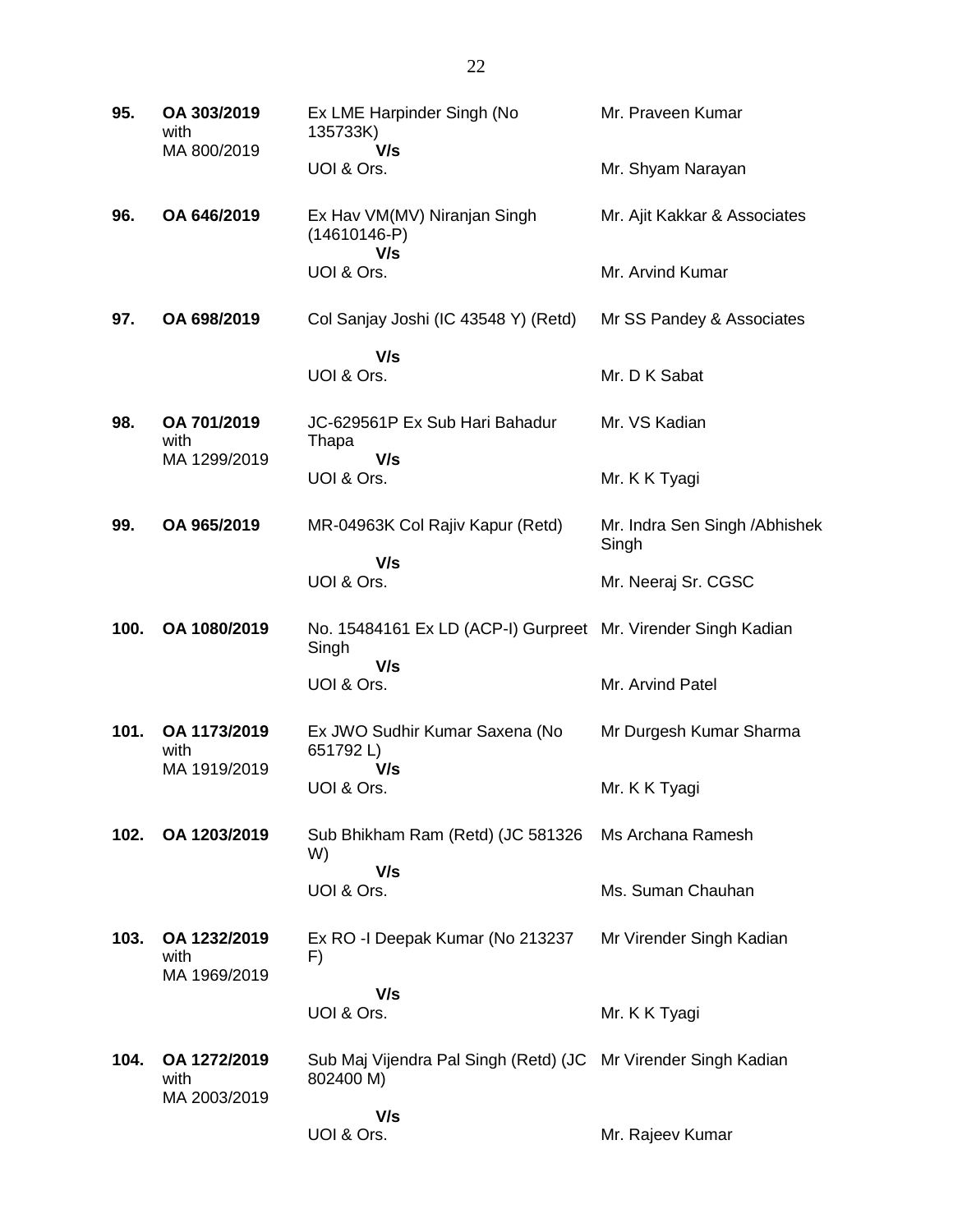| 105. | OA 1288/2019<br>with<br>MA 2025/2019 | Smt Vedwati W/O No 7114323 Late<br>Sepoy Rampat                    | Mr. Gagandeep Kulyana      |
|------|--------------------------------------|--------------------------------------------------------------------|----------------------------|
|      |                                      | V/s<br>UOI & Ors.                                                  | Mr. Shyam Narayan          |
| 106. | OA 1595/2019<br>with                 | Ex CPL Anil Kumar Tripathi (No<br>625324)                          | Mr. Baljeet Singh          |
|      | MA 2559/2019                         | V/s<br>UOI & Ors.                                                  | Mr. K K Tyagi              |
| 107. | OA (Appeal)<br>1596/2019             | Ex Sep Datar Prasannajit Ashok (No<br>4580127 P)<br>V/s            | Mr. SM Jadhav & Co         |
|      |                                      | UOI & Ors.                                                         | Mr. Waize Ali Noor         |
| 108. | OA 1632/2019                         | Ex Sgt Raj Kamal Srivastava (656985- Mr. O S Punia<br>G)<br>V/s    |                            |
|      |                                      | UOI & Ors.                                                         | Mr. Shyam Narayan          |
| 109. | OA 1634/2019                         | Air Cmde Rashid Zafar Qureshi VSM<br>(Retd)(No 18475)<br>V/s       | Mr. Baljeet Singh          |
|      |                                      | UOI & Ors.                                                         | Mr. Neeraj, Sr. CGSC       |
| 110. | OA 1715/2019<br>with                 | Ex Hav (Hony Nb Sub) Rajbir Singh<br>(No 6930400 H)<br>V/s         | Mr Ved Prakash             |
|      | MA 2651/2019                         | UOI & Ors.                                                         | Mr. V S Tomar              |
| 111. | OA 1836/2019                         | Ex JWO Chandra Kumar Dixit (No<br>704780T)<br>V/s                  | Mr. Baljeet Singh          |
|      |                                      | UOI & Ors.                                                         | Mr. Arvind Kumar           |
| 112. | OA 1907/2019<br>with<br>MA 2790/2019 | Smt. Sumetra Devi Wd/O No<br>15124523Y Hav Jale Singh Yadav<br>V/s | Mr. BS Chaudhary           |
|      |                                      | UOI & Ors.                                                         | Mr. Neeraj, Sr. CGSC       |
| 113. | OA 1908/2019                         | Ex JWO Ramvir Sharma (No 690692)                                   | Mr. Baljeet Singh          |
|      |                                      | V/s<br>UOI & Ors.                                                  | Mr. Y P Singh              |
|      |                                      |                                                                    |                            |
| 114. | OA 2114/2019<br>with                 | Smt. Ved Kanti                                                     | Mr. Pushpendra Kumar Dhaka |
|      | MA 3001/2019                         | V/s<br>UOI & Ors.                                                  | Mr Anil Gautam             |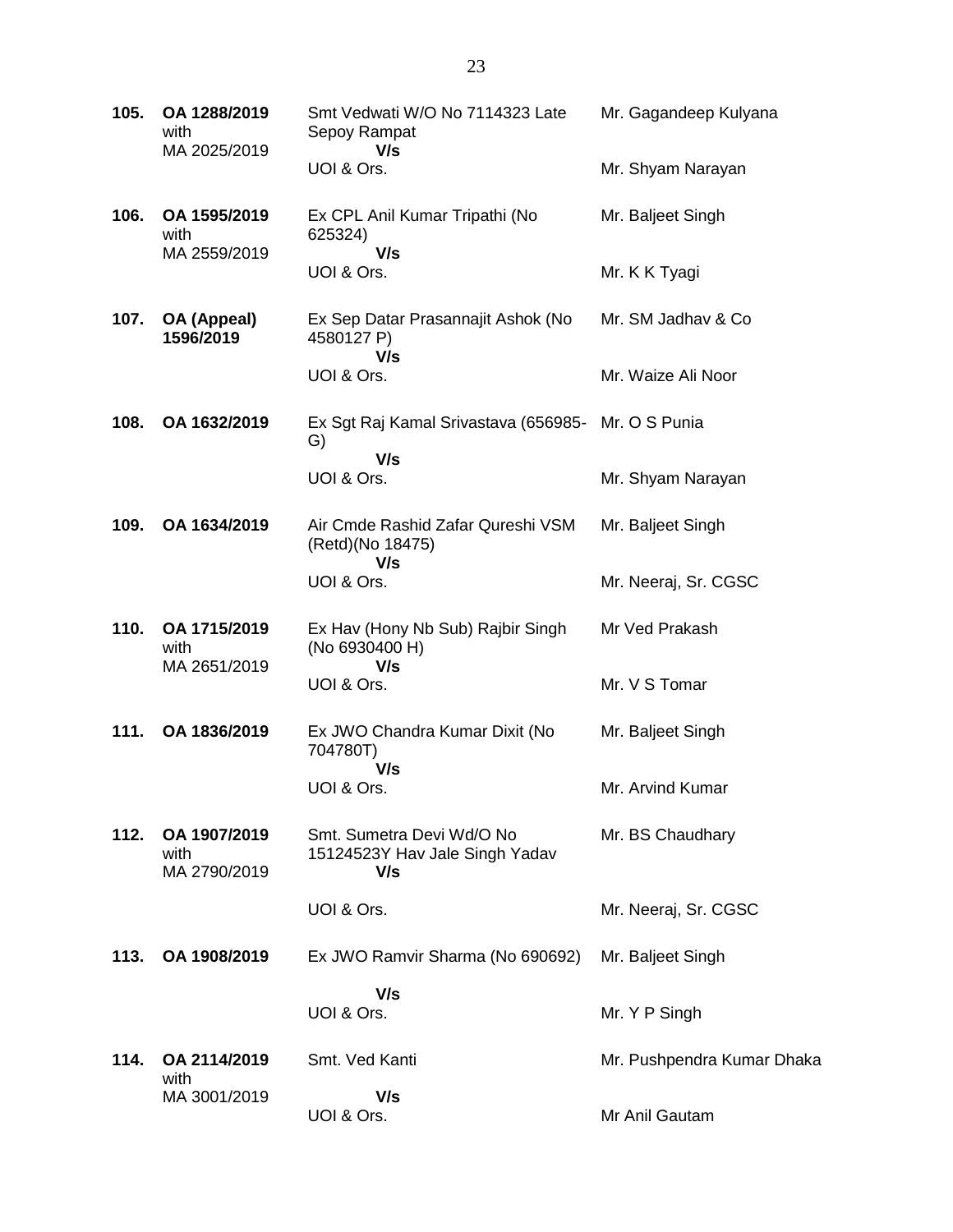| 115. | OA 2251/2019<br>with | Col Anirudha Nath (Retd) (IC 35644 Y) Mr OS Punia   |                                       |
|------|----------------------|-----------------------------------------------------|---------------------------------------|
|      | MA 3144/2019         | V/s<br>UOI & Ors.                                   | Ms. Suman Chauhan                     |
| 116. | OA 2347/2019         | Wg Cdr Kameshwar Prasad Mishra<br>(Retd) (No 24064) | Mr Baljeet Singh & Deepika<br>Sheoran |
|      |                      | V/s<br>UOI & Ors.                                   | Mr K K Tyagi                          |
| 117. | OA 663/2020          | No. 14369569-F Ex Gnr Raj Kumar                     | Mr. JP Sharma & Associates            |
|      |                      | V/s<br>UOI & Ors.                                   | Mr Neeraj Sr CGSC                     |
| 118. | OA 685/2020          | 796349-A Ex Sgt Venkata Chalapathi<br>Rao Bapatla   | Mr Virender Singh Kadian              |
|      |                      | V/s<br>UOI & Ors.                                   | Mr. K K Tyagi                         |
| 119. | OA 687/2020          | 806115 Ex NC(E) T Shiv Nath Mahato                  | Mr. Virender Singh Kadian             |
|      |                      | V/s<br>UOI & Ors.                                   | Mr. Shyam Narayan                     |
| 120. | OA 690/2020          | AVM PS Babu (Retd.) (17908-K)                       | Mr Ajit Kakkar                        |
|      |                      | V/s<br>UOI & Ors.                                   | Mr YP Singh                           |
| 121. | OA 695/2020<br>with  | 13746517W Ex LNk Chhota Lal Ram                     | Mr. Virender Singh Kadian             |
|      | MA 823/2020          | V/s<br>UOI & Ors.                                   | Mr. K K Tyagi                         |
| 122. | OA 700/2020<br>with  | 760083K Ex Sgt Nand Kumar Pandit                    | Mr. Virender Singh Kadian             |
|      | MA 827/2020          | V/s<br>UOI & Ors.                                   | Mr. K K Tyagi                         |
| 123. | OA 1133/2020         | WO Rameshrao (Retd)(No 625983 R)                    | Mr Manoj Gupta and AK<br>Chaudhary    |
|      |                      | V/s<br>UOI & Ors.                                   | Mr. Anil Gautam                       |
| 124. | OA 1150/2020<br>with | Ex SWA-3 Satya Narayan Raju VS<br>$(180484-T)$      | Mr. Ved Prakash                       |
|      | MA 1325/2020         | V/s<br>UOI & Ors.                                   | Mr JS Rawat                           |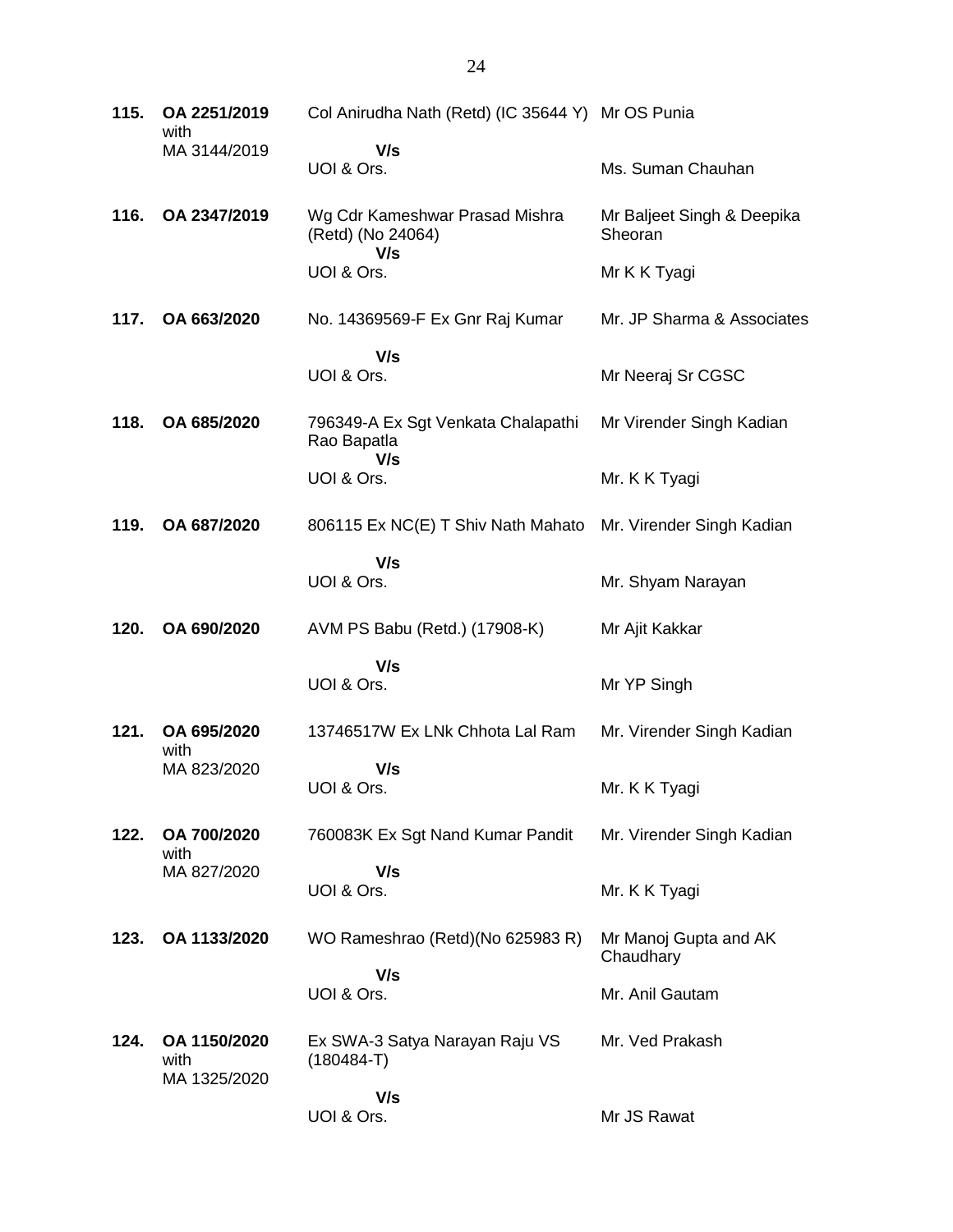| 125.                             | OA 1151/2020<br>with<br>MA 1326/2020 | Ex ERA-4 Govind Pratap Yadav (No.<br>180750-Y)<br>V/s                        | Mr Ved Prakash              |
|----------------------------------|--------------------------------------|------------------------------------------------------------------------------|-----------------------------|
|                                  |                                      | UOI & Ors.                                                                   | Mr. Shyam Narayan           |
| 126.                             | OA 1153/2020<br>with<br>MA 1328/2020 | Mrs. Radha Swami W/o Late IC-37817 Mr. Rajiv Manglik<br>Maj K R Swamy<br>V/s |                             |
|                                  |                                      | UOI & Ors.                                                                   | Mr. Neeraj, Sr. CGSC        |
| 127.                             | OA 1860/2020                         | JC-842870A Sub Ravi Kumar (Retd)                                             | Mr SS Pandey & Associates   |
|                                  |                                      | V/s<br>UOI & Ors.                                                            | Mr. Shyam Narayan           |
| 128.                             | OA 214/2021<br>with                  | JC-299608Y Ex Nb Sub Jai Singh                                               | Mr Virender Singh Kadian    |
|                                  | MA 257/2021                          | V/s<br>UOI & Ors.                                                            | Mr. Niranjna Dass           |
| 129.                             | OA 321/2021                          | (IC-45066 H) Col Sunil Mehta (Retd)                                          | Mr Janak Raj Rana           |
|                                  |                                      | V/s<br>UOI & Ors.                                                            | Ms Suman Chauhan            |
| 130.                             | OA 1576/2021<br>with<br>MA 1509/2021 | Col Ramji Bhai Chaudhary (IC 42969<br>P)                                     | Mr Mohan Kumar & Associates |
|                                  |                                      | V/s<br>UOI & Ors.                                                            | Mr. K K Tyagi               |
| <b>MATTERS FROM REGULAR LIST</b> |                                      |                                                                              |                             |

|  | 131. OA 50/2017<br>with | Ex Nk Randhir | Mr. J P Sharma              |
|--|-------------------------|---------------|-----------------------------|
|  | MA 34/2017              | V/s           |                             |
|  |                         | UOI & Ors.    | Dr Vijendra Singh Mahndiyan |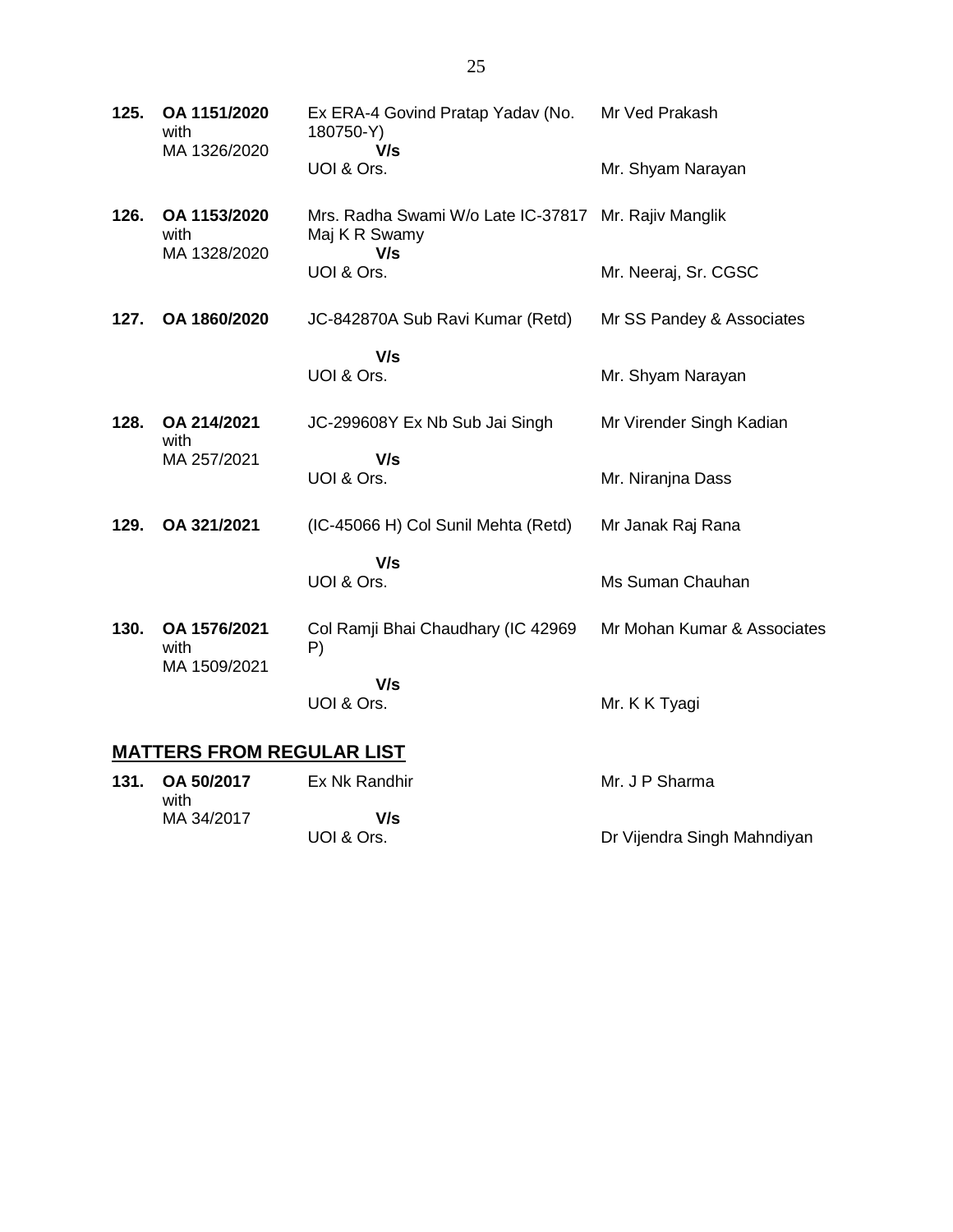**Date: 09-05-2022**

**Timing: 11:00 AM**

#### **PRINCIPAL REGISTRAR COURT**

#### **PRINCIPAL REGISTRAR COURT WILL SIT FROM 12.00 NOON TO 1.00 PM**

#### **THE FOLLOWING CASES SHALL BE TAKEN THROUGH VIRTUAL HEARING**

#### **Link for Virtual Hearing Principal Registrar Court:**

#### <https://aftpb.webex.com/meet/vcaftpb>

|    | S. No. Case No.                      | <b>Parties Name</b>                               | <b>Advocate for Petitioner /</b><br><b>Respondents</b> |
|----|--------------------------------------|---------------------------------------------------|--------------------------------------------------------|
|    | <b>Pleadings Complete</b>            |                                                   |                                                        |
| 1. | OA 2677/2021<br>with                 | WO Balvir Singh (Retd) (690476-R)                 | Mr Ramniwas Bansal                                     |
|    | MA 2827/2021                         | V/s<br>UOI & Ors.                                 | Ms. Jyotsna Kaushik                                    |
| 2. | OA 2906/2021<br>with<br>MA 3130/2021 | JWO Bharat Lal Srivastava (No<br>643223 R)<br>V/s | Mr Manan Narula & Lakshay<br>Verma                     |
|    |                                      | UOI & Ors.                                        | Mr Rajesh Kumar Das                                    |
|    | <b>Pleadings Not Complete</b>        |                                                   |                                                        |
| 3. | OA 106/2019                          | IC-24132M Lt Col K P Radhakrishnan                | Mr. A K Aggarwal                                       |
|    |                                      | V/s                                               |                                                        |
|    |                                      | UOI & Ors.                                        | Mr. Prabodh Kumar                                      |
| 4. | OA 750/2021                          | Ex Rect Mayank Oli (14949726-Y)                   | Mr Narender Kaushik & Pankaj<br>Kaushik                |
|    |                                      | V/s                                               |                                                        |
|    |                                      | UOI & Ors.                                        | Mr. Neeraj, Sr. CGSC                                   |
| 5. | OA 1991/2021<br>with                 | (SL 1313) Maj J S Joshi (Retd)                    | Mr Indra Sen Singh & Ms Kirtika<br>Chhatwal            |
|    | MA 2792/2021                         | V/s                                               |                                                        |
|    |                                      | UOI & Ors.                                        | Mr. Avdhesh Kumar Singh                                |
| 6. | OA 2322/2021<br>with                 | Ex Sgt Dharmendra Singh (775733 K)                | Mr Ranjan Kumar                                        |
|    | MA 2429/2021                         | V/s                                               |                                                        |
|    |                                      | UOI & Ors.                                        | Ms Jyotsna Kaushik                                     |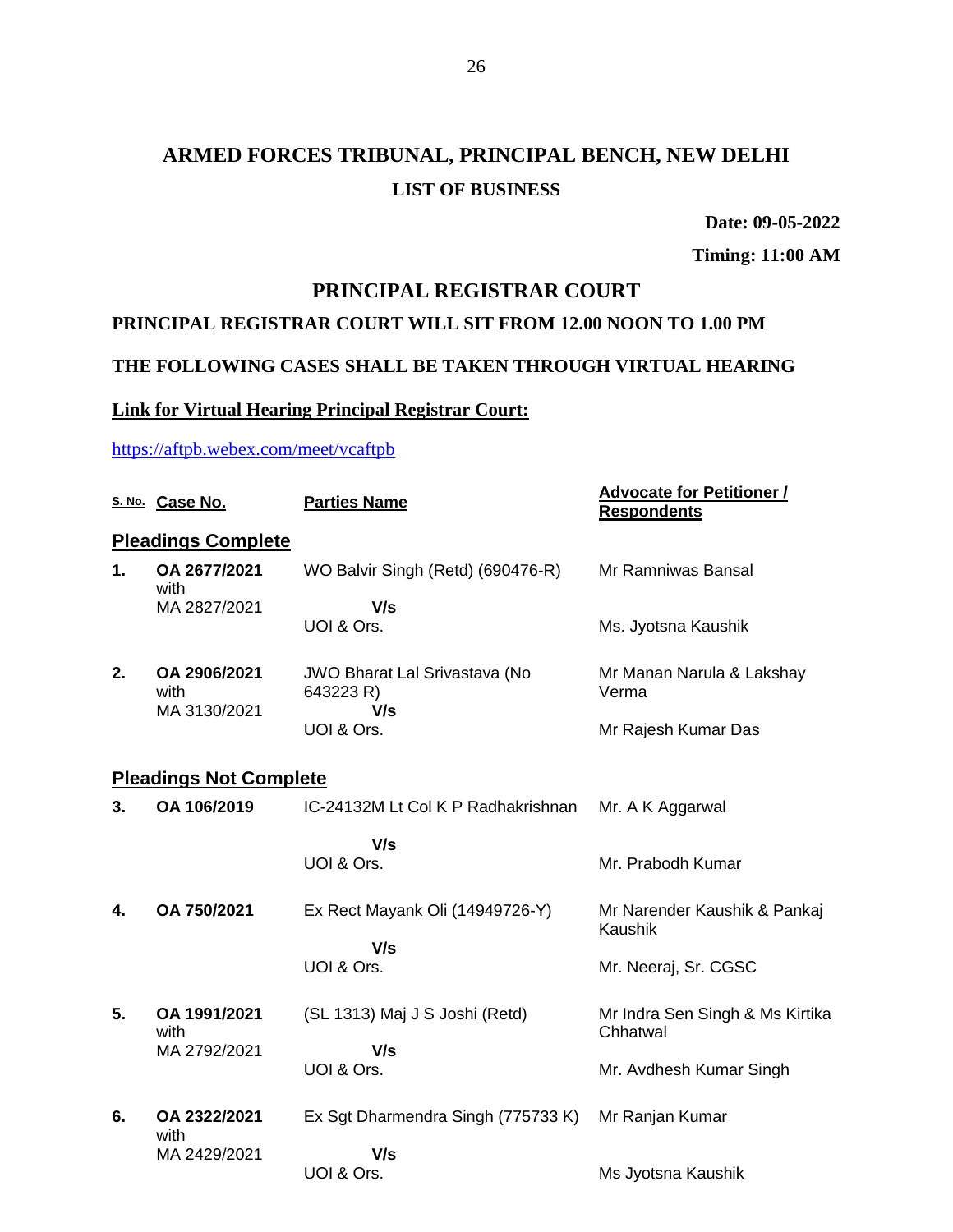**7. OA 2599/2021** with MA 2736/2021 JWO Rachit Gupta (Retd) (777376-H) Mr V C Shukla & Raj Kumar  **V/s** UOI & Ors. Ms Barkha Babbar **8. OA 2680/2021** Ex Sep Shiv Karan (13804767)  **V/s** UOI & Ors. Mr J P Sharma & Associates Mr. V Pattabhi Ram **9. OA 2781/2021** with MA 2972/2021 (OA 8/2020 RB Kolkata) (IC 40027 A) Maj Devendra Kumar Roy Athena Legal (Retd)  **V/s** UOI & Ors. Mr. Avdhesh Kumar Singh **10. OA 2782/2021** with MA 2973/2021 (OA 9/2020 RB Kolkata) IC-40027 Major Devendra Kumar Roy (Retd)  **V/s** UOI & Ors. Athena Legal Mr. Avdhesh Kumar Singh **11. OA 2805/2021** Maj Paramjeet Singh (IC 77056 M)  **V/s** UOI & Ors. Mr SS Pandey Mr. Rajeev Kumar **12. OA 2809/2021** Lt Col Prakash Vir Yadav (Retd) (SC 00250 F)  **V/s** UOI & Ors. Mr IS Yadav Mr. Rajeev Kumar **13. OA 2810/2021** Gp Capt RC Vidyarthi (Retd.) (15242A) Mr Arnav Vidyarthi  **V/s** UOI & Ors. Mr. K K Tyagi **14. OA 2811/2021** with MA 2997/2021 Rect Lok Ram (Retd) ( 318168)  **V/s** UOI & Ors. Mr Manoj Kumar Gupta Ms. Suman Chauhan **15. OA 2812/2021** with MA 2998/2021 MWO Shreekumar Shreedharan Nair (Retd) (625176-H)  **V/s** UOI & Ors. Mr Ramniwas Bansal Ms. Jyotsna Kaushik **16. OA 2813/2021** with MA 2999/2021 Ex LAC Anirban Dutta (799396 S)  **V/s** UOI & Ors. Mr Vikas Kochar Mr. K K Tyagi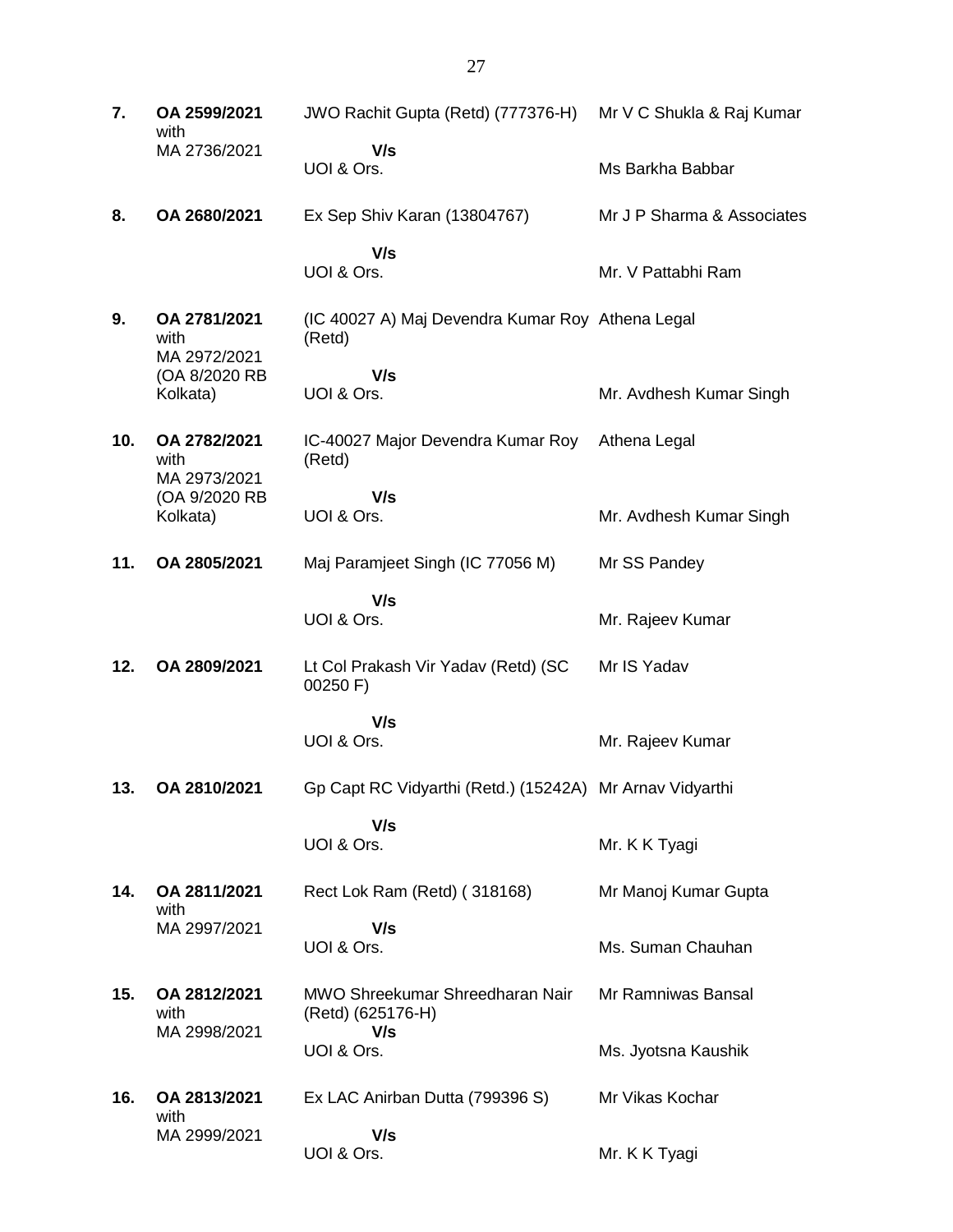**17. OA 2815/2021** with MA 3002/2021 Capt Dip Saikia (Retd) (SS-31256K) & Mr Manish Yadav Ors.  **V/s** UOI & Ors. Mr. Prabodh Kumar **18. OA 2818/2021** with MA 3012/2021 HFL Narayanasamy Nammalwar (Retd) (634793)  **V/s** UOI & Ors. Mr Manoj Kr Gupta Mr. Rajesh Kumar Das **19. OA 2842/2021** (IC 43802 X) Col (TS) Ram Bali Singh (Retd)  **V/s** UOI & Ors. Mr Jasman Singh Sethi & Mr Navneet R Mr Rajeev Kumar **20. OA 2877/2021** with MA 3094/2021 (181837 T) MC EA(R) II Rajeshwar Prasad (Retd)  **V/s** UOI & Ors. Mr Manoj Kr Gupta Mr. Satya Ranjan Swain **21. OA 2904/2021** JWO Madan Lal Vats Maratha (Retd) (No 656745 B)  **V/s** UOI & Ors. Mr Ramniwas Bansal Mr. Satya Ranjan Swain **22. OA 2905/2021** Col Priyadarshan Bahuguna (Retd) (IC Mr Jasman Singh Sethi 46884W)  **V/s** UOI & Ors. Dr. Vijendra Singh Mahndiyan **23. OA 2907/2021** Lt Col Vinay Kumar Singh (Retd) (IC 52926N)  **V/s** UOI & Ors. Ms Pallavi Awasthi Mr Rajeev Kumar **Final Opportunities 24. OA 124/2022** (IC 12626 K) Maj Gen PI Soorma (Retd)  **V/s** UOI & Ors. Mr Rajiv Manglik Mr. Neeraj Sr. CGSC **25. OA 128/2022** IC-46298N Col Mukul Dev (Retd)  **V/s** UOI & Ors. Mr Rajiv Manglik Mr. Harish V Shankar **26. OA 129/2022** JWO Manoj Kumar Jaiswal (Retd) (No Mr Ramniwas Bansal 743706 G)  **V/s**

UOI & Ors.

Mr Prabodh Kumar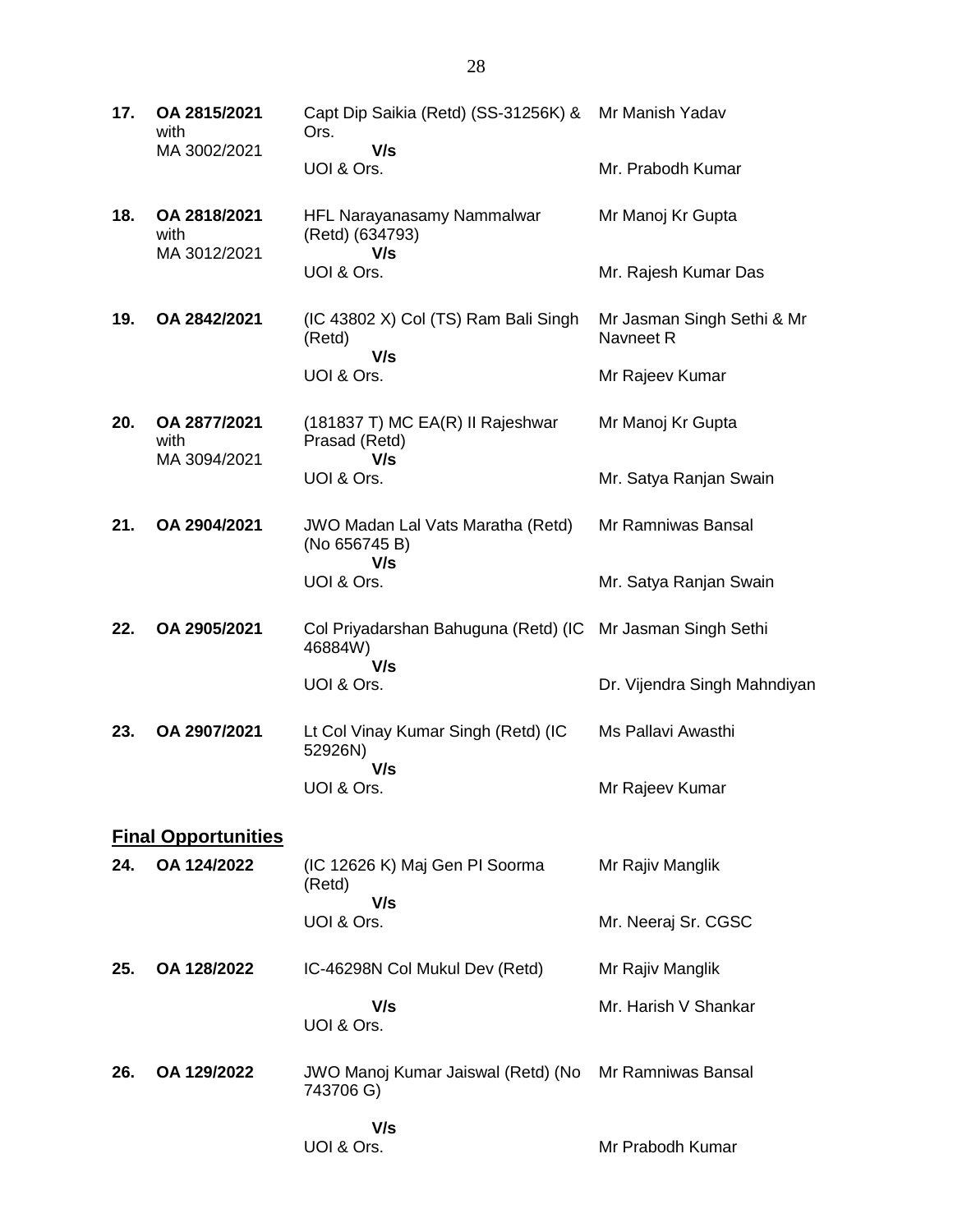**27. OA 131/2022** with MA 201/2022 Sqn Ldr MK Sukumaran (Retd) (20424 Mr AK Chaudhary S)  **V/s** UOI & Ors. Mr K K Tyagi **28. OA 133/2022** with MA 203/2022 (24581 B) Wg Cdr Ramesh Chand Bhati (Retd)  **V/s** UOI & Ors. Ms Pallavi Awasthi Mr Rajesh Kumar Das **29. OA 135/2022** with MA 205/2022 Ex Sgt Nagalla Srinivasarao (775946 T)  **V/s** UOI & Ors. Ms Pallavi Awasthi Mr Rajeev Kumar **30. OA 137/2022** (796725 S) Sgt Ashok Kumar Kaushik (Retd)  **V/s** UOI & Ors. Mr Raj Kumar Mr Rajesh Kumar Das **First Time Listed For Completion Of Pleadings 31. OA 225/2022** with MA 325/2022 Smt Anita Sahu Wd/o Late Ex Sgt Ashok Kumar Sahu (619762)  **V/s** UOI & Ors. Mr Virender Singh Kadian Dr. Vijnedra Singh Mahndiyan **32. OA 226/2022** Air Mshl Arvindra Singh Butola (Retd) (16789N F(P)  **V/s** UOI & Ors. Mr Y Venugopal & Rakesh Kumar Singh Gp Capt Karan Singh Bhati, Sr CGSC **33. OA 227/2022** with MA 344/2022 (5849513) RFN Jiwan Chhetri (Retd)  **V/s** UOI & Ors. Mr Manoj Kumar Gupta None **34. OA 228/2022** with MA 326/2022 Lt Cdr Aswanth Pananghat (Retd) 06340-H  **V/s** UOI & Ors. Mr Ved Prakash & Devendra Kumar None **35. OA 231/2022** with MA 329/2022 Rfn Ashok Thapa (Retd) (No 13757156)  **V/s** UOI & Ors. Mr Manoj Kr Gupta None **36. OA 233/2022** Sgt Mangesh Khanderao Bhalerao (Retd) (S No 792402-S)  **V/s** Mr Raj Kumar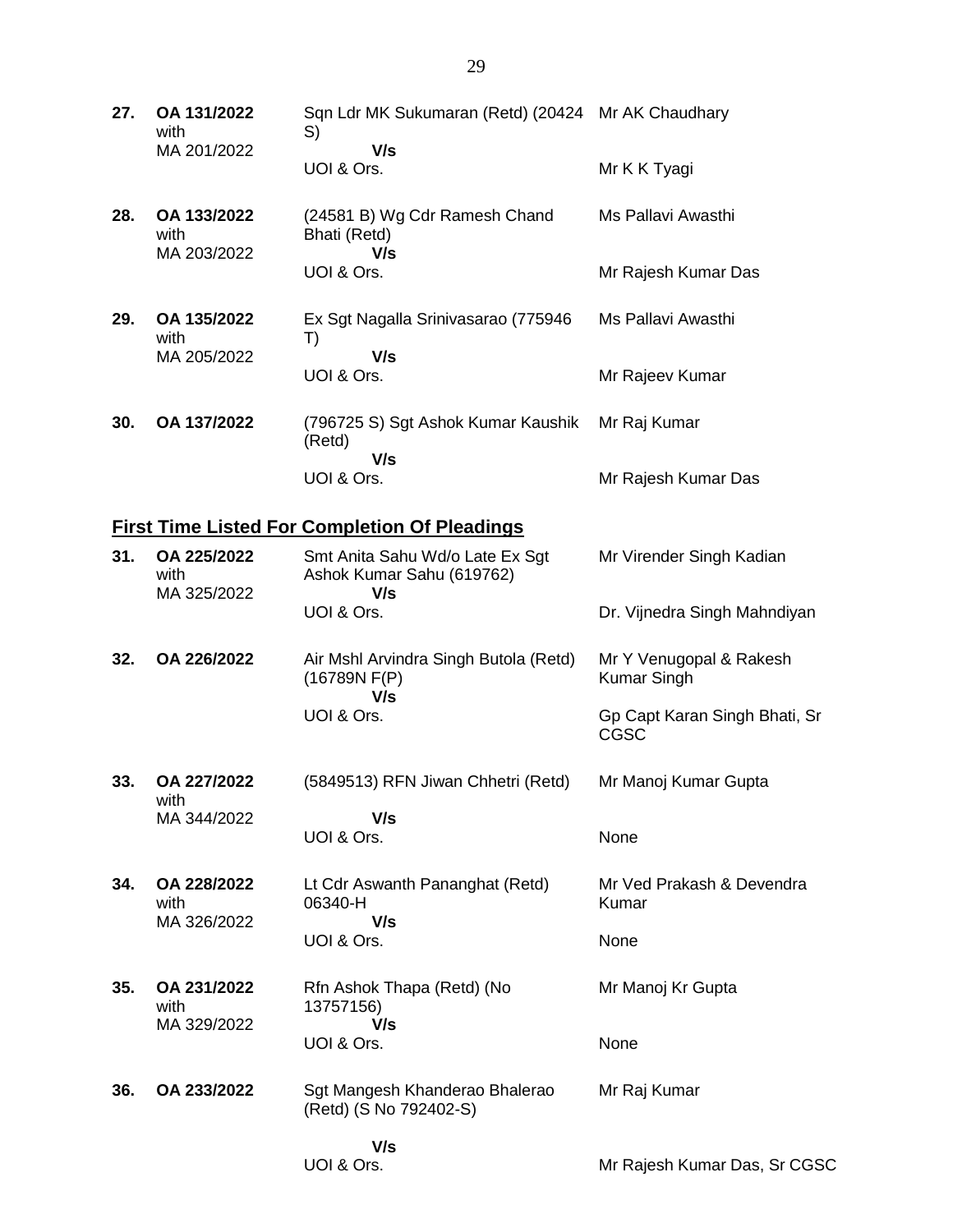| 37. | OA 235/2022<br>with                | Ex Hav Bir Prakash Roka (5755028-F)                   | Mr Ved Prakash & Devendra<br>Kumar    |
|-----|------------------------------------|-------------------------------------------------------|---------------------------------------|
|     | MA 331/2022                        | V/s<br>UOI & Ors.                                     | Ms. Jyotsna Kaushik                   |
| 38. | OA 236/2022                        | IC 43423F Brig Sanjeev Tiwari (Retd)                  | Mr AS Puar                            |
|     |                                    | V/s<br>UOI & Ors.                                     | Ms. Barkha Babbar                     |
| 39. | OA 237/2022                        | (771661 F) Sgt Ashok Kumar Yadav<br>(Retd)            | Mr Rakesh Kumar Singh &<br>Associates |
|     |                                    | V/s<br>UOI & Ors.                                     | Mr. Rajeev Kumar                      |
| 40. | OA 238/2022<br>with                | Rect Sonu Kumar (Retd) (No<br>10136886)               | Mr Manoj Kr Gupta                     |
|     | MA 332/2022                        | V/s<br>UOI & Ors.                                     | Mr. Harish V Shankar                  |
| 41. | OA 239/2022                        | (15694186 P) Ex Sigmn Patil Vinod<br>Ashok            | Mr Ajit Kakkar & Associates           |
|     |                                    | V/s<br>UOI & Ors.                                     | None                                  |
| 42. | OA 240/2022                        | Col Satyendra Kumar Singh (Retd)                      | Mr K R Verma                          |
|     |                                    | V/s<br>UOI & Ors.                                     | Mr. Rajeev Kumar                      |
| 43. | OA 241/2022                        | Hav ACP-1 Tahar Singh (Retd) (No<br>02890549 A)       | Mr US Maurya & Trilok Chand           |
|     |                                    | V/s<br>UOI & Ors.                                     | Mr. D K Sabat                         |
| 44. | OA 242/2022                        | Sep Mukesh Singh Bisht (Retd) (No<br>14936479)<br>V/s | Mr Manoj Kr Gupta                     |
|     |                                    | UOI & Ors.                                            | Mr. Anil Kumar Gautam Sr<br>CGSC      |
| 45. | OA 243/2022<br>with<br>MA 345/2022 | Ex Hav Tejveer Singh (Retd) (No<br>14250816)          | Mr Manoj Kr Gupta                     |
|     |                                    | V/s<br>UOI & Ors.                                     | Ms. Jyotsna Kaushik                   |
| 46. | OA 244/2022<br>with                | (0455740 P) Hav Amar Singh (Retd)                     | Mr U S Maurya                         |
|     | MA 346/2022                        | V/s<br>UOI & Ors.                                     | Mr. Avdhesh Kumar Singh               |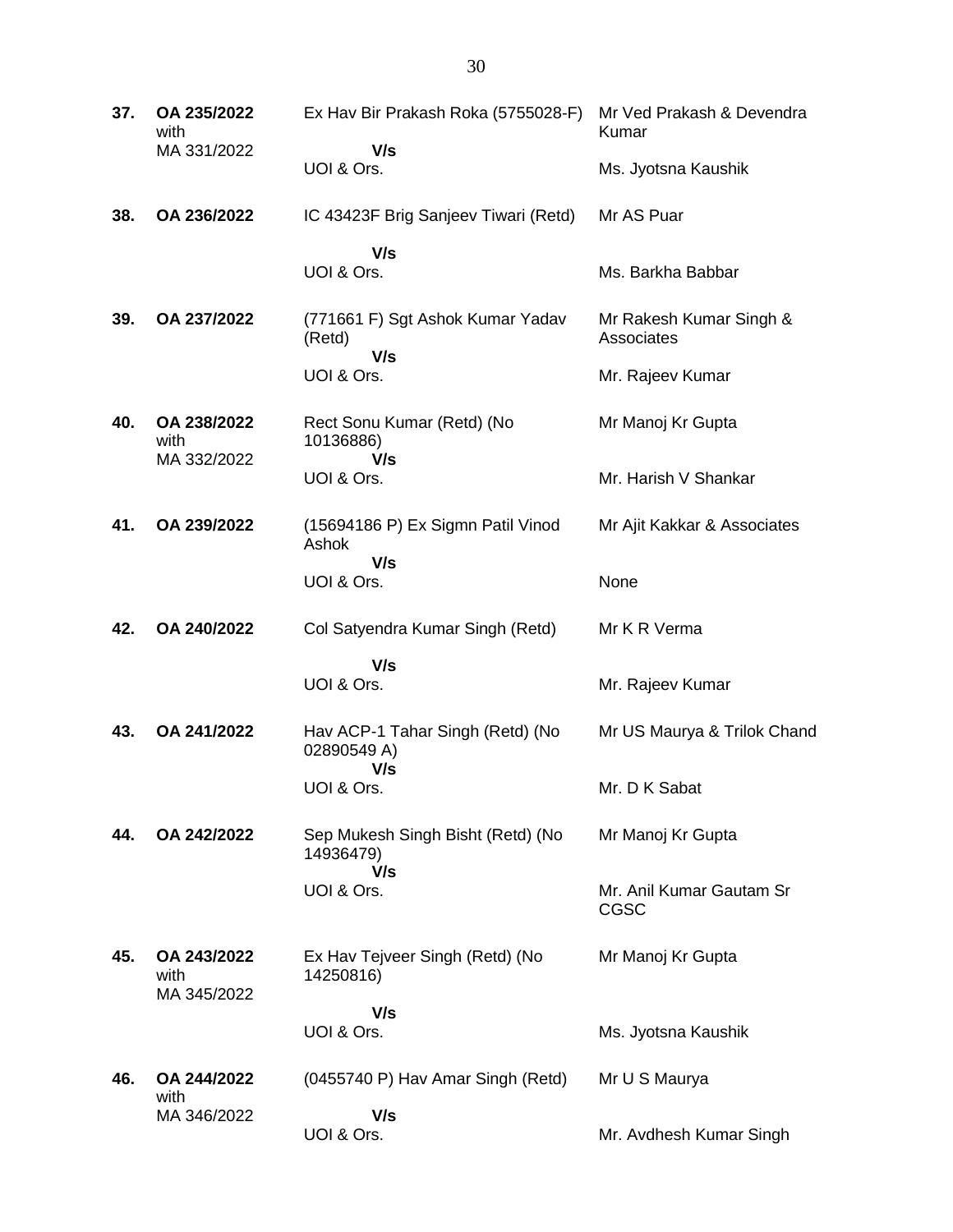| 47. | OA 261/2022                        | Firoz Khan H/o Late Maj Mahnaz<br>Perveen (NR 22127 H)<br>V/s      | Mr Ajit Kakkar & Associates                                 |
|-----|------------------------------------|--------------------------------------------------------------------|-------------------------------------------------------------|
|     |                                    | UOI & Ors.                                                         | Mr. Rajesh Kumar Dass, Sr<br><b>CGSC</b>                    |
| 48. | OA 262/2022                        | (724538-K) Sgt Surender Singh Yadav<br>(Retd.)                     | Mr Rakesh Kumar Singh &<br>Associates                       |
|     |                                    | V/s<br>UOI & Ors.                                                  | Mr. Prabodh Kumar                                           |
| 49. | OA 263/2022                        | Lt Col Ram Shiromani Singh (Retd) (IC Ms Archana Ramesh<br>43227F) |                                                             |
|     |                                    | V/s<br>UOI & Ors.                                                  |                                                             |
|     |                                    |                                                                    | Mr. Rajesh Kumar Das, Sr<br><b>CGSC</b>                     |
| 50. | OA 265/2022                        | Sgt Harinder Singh Negi (Retd)<br>797135-G                         | Mr Raj Kumar                                                |
|     |                                    | V/s                                                                |                                                             |
|     |                                    | UOI & Ors.                                                         | Mr. Harish V Shankar                                        |
| 51. | OA 266/2022                        | (IC 54481 L) Col Gaurav Puri (Retd)                                | Mr Aditya Singh Puar, Ali Nawaz<br>Khan & Ms Madhukar Tomar |
|     |                                    | V/s<br>UOI & Ors.                                                  | Mr. K K Tyagi                                               |
|     |                                    |                                                                    |                                                             |
| 52. | OA 267/2022<br>with<br>MA 368/2022 | JWO Vinod Kumar Gupta (Retd) (No<br>628539 B)                      | Mr Raj Kumar                                                |
|     |                                    | V/s                                                                |                                                             |
|     |                                    | UOI & Ors.                                                         | Mr. Arvind Patel                                            |
| 53. | OA 268/2022<br>with<br>MA 369/2022 | Col Naveen Chandra Joshi (Retd) (IC<br>44665 W)                    | Ms Pallavi Awasthi                                          |
|     |                                    | V/s                                                                |                                                             |
|     |                                    | UOI & Ors.                                                         | Mr. Rajeev Kumar                                            |
| 54. | OA 270/2022<br>with<br>MA 371/2022 | (17750 N) Gp Capt Thankachan Sajan<br>(Retd)                       | Mr Ajit Kakkar & Associates                                 |
|     |                                    | V/s                                                                |                                                             |
|     |                                    | UOI & Ors.                                                         | Mr. Satya Ranjan Swain                                      |
| 55. | OA 271/2022<br>with                | Ex L/Nk Izhar Hussain (2999884 A)                                  | Mr Ajit Kakkar & Associates                                 |
|     | MA 372/2022                        | V/s                                                                |                                                             |
|     |                                    | UOI & Ors.                                                         | Mr. Prabodh Kumar                                           |